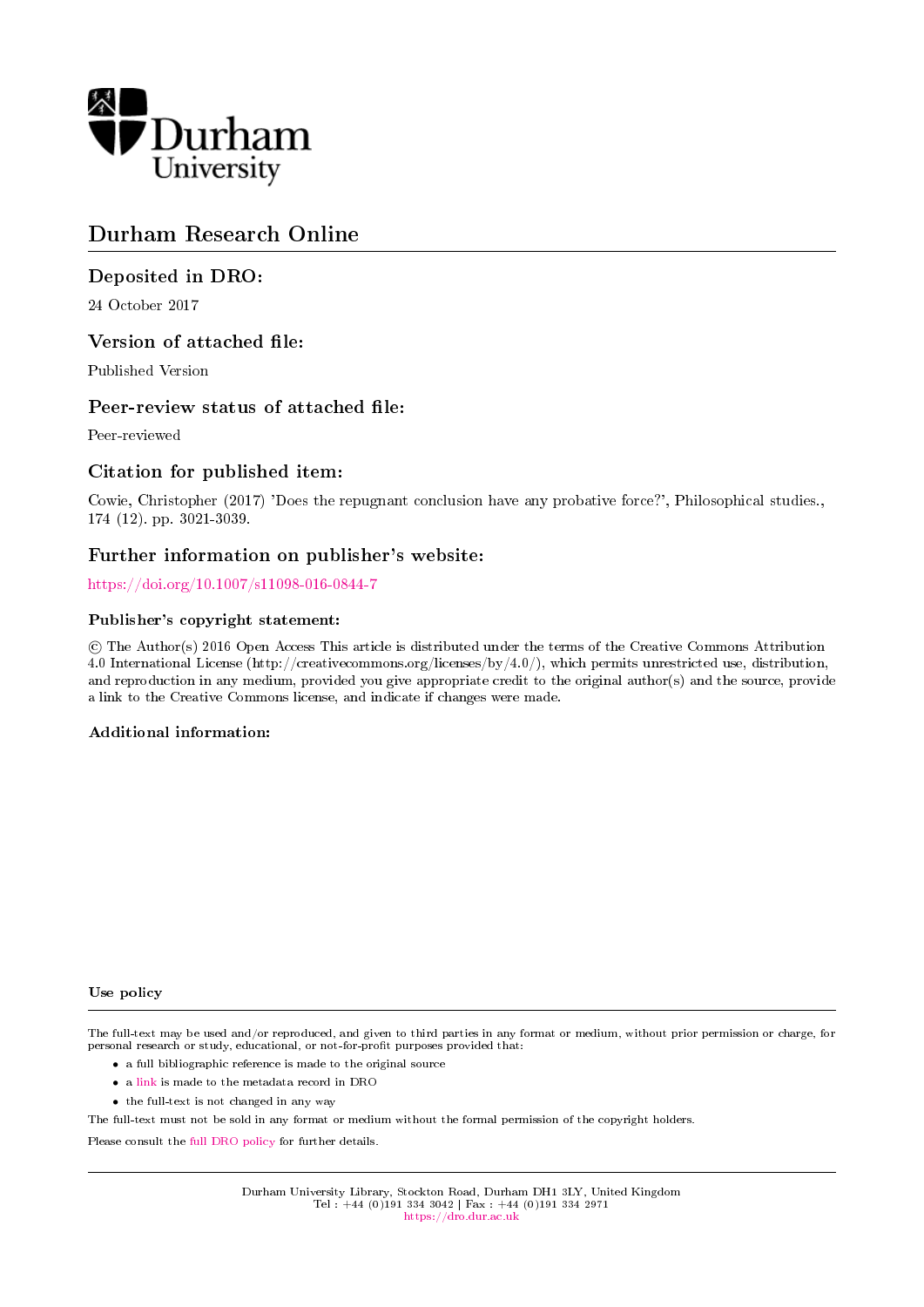

## Does the repugnant conclusion have any probative force?

Christopher Cowie<sup>1</sup><sup>D</sup>

Published online: 18 December 2016 © The Author(s) 2016. This article is published with open access at Springerlink.com

Abstract In engaging with the repugnant conclusion many contemporary philosophers, economists and social scientists make claims about what a minimally good life is like. For example, some claim that such a life is quite good by contemporary standards, and use this to defend classical utilitarianism, whereas others claim that it is not, and use this to uphold the challenge that the repugnant conclusion poses to classical utilitarianism. I argue that many of these claims—by both sides—are not well-founded. We have no sufficiently clear sense of what a minimally good life is like. It is a result of this that the repugnant conclusion doesn't license us in drawing any interesting conclusions.

Keywords Repugnant conclusion - Wellbeing - Population ethics

Imagine a world, A, at which each inhabitant enjoys a very good quality-of-life. Now imagine a second world, B, comprised of an entirely different population, each of whom experiences a marginally lower quality-of-life than the inhabitants of A. Provided that the population of B is large enough in comparison with A classical utilitarianism entails that B is better than A (because the total welfare at B is greater than at A). Now imagine a third world, C. C stands to B as B stands to A: per-person quality-of-life at C is lower than at B, but the population of C is large enough that classical utilitarianism nonetheless entails that C is better than B. The series of worlds continues in this fashion; D, E, F and so on. At the limit imagine a world, Z, in which each inhabitant of an enormously large population leads a life that makes only a minimal positive contribution to the total amount of welfare at the world (such a life is 'minimally good'). We can represent it as follows:

 $\boxtimes$  Christopher Cowie cdc33@cam.ac.uk

<sup>&</sup>lt;sup>1</sup> Fitzwilliam College, University of Cambridge, Storey's Way, Cambridge CB30DG, UK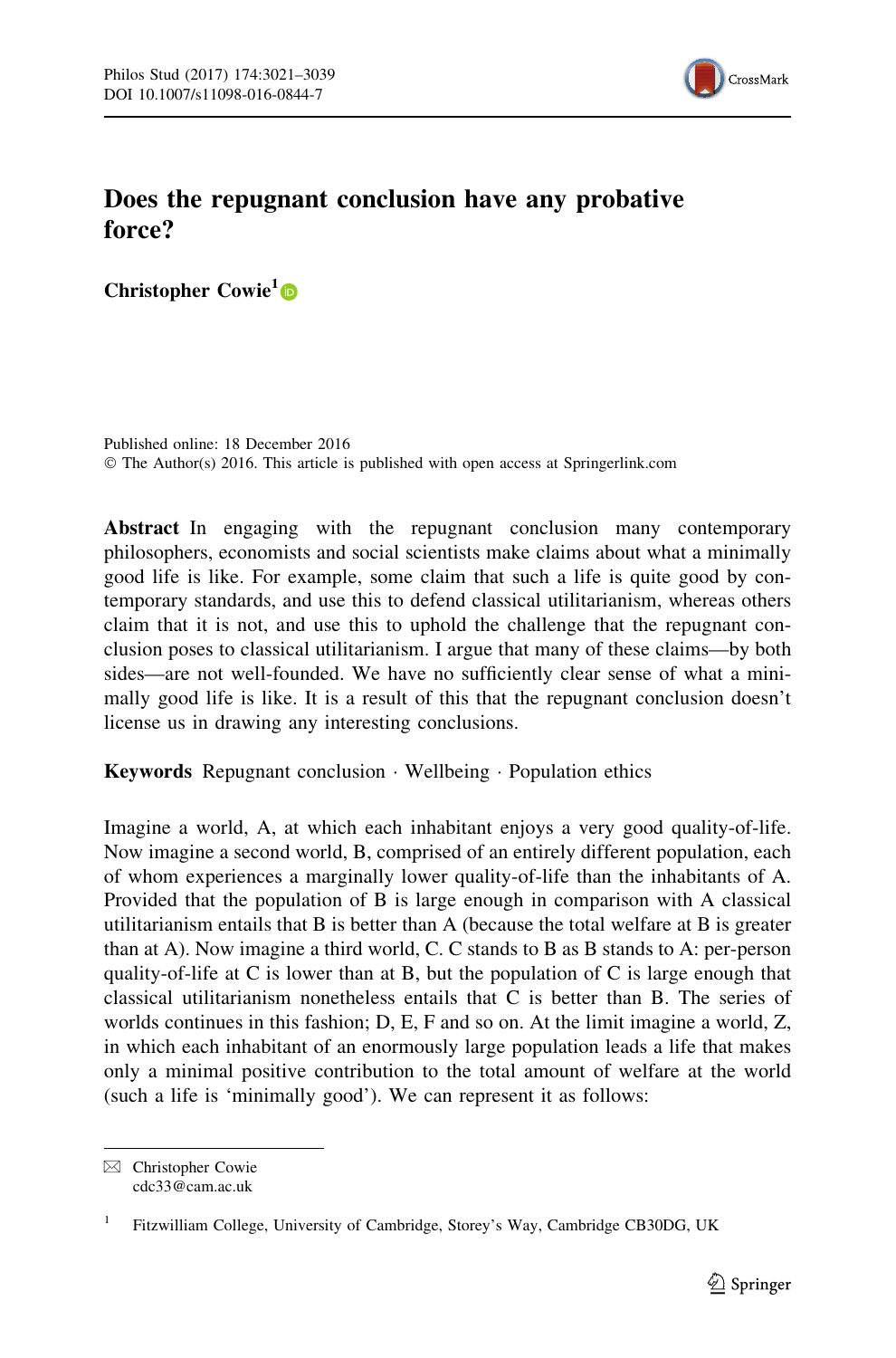

Classical utilitarianism entails that Z is better than A. This highly counterintuitive result is Parfit's famous 'repugnant conclusion'.<sup>1</sup> It is generally regarded as a major challenge to classical utilitarianism and as one of the most important tools for thinking about the correct approach to population ethics and axiology more generally.<sup>2</sup> In this article I argue that the repugnant conclusion lacks the probative force that it is often thought to have. It lacks probative force because we don't have a sufficiently clear sense of what life at  $Z$  is like. The core argument—which is elaborated on below—is as follows.

- (1) We can't draw any interesting conclusions from the repugnant conclusion unless we have a sufficiently clear sense of what life at Z is like.
- (2) We lack a sufficiently clear sense of what life at Z is like.
- (3) So we can't draw any interesting conclusions from the repugnant conclusion (1, 2).

If (3) is correct, then the repugnant conclusion is not an effective tool for thinking about the correct approach to population ethics and axiology more generally. I defend this claim. I don't present this result as part of a defence of classical utilitarianism. I take my conclusions to be consistent with both the truth of classical utilitarianism and its falsity (though it is more likely to be welcomed by those who would defend classical utilitarianism).

I should acknowledge that—in broad outline—this strategy resembles some responses to the repugnant conclusion in the literature. Specifically, it resembles some of those responses that attempt to undermine the robustness of the intuition that Z is better than A. I discuss this in greater detail in Sect. [5.](#page-14-0) I also note at that juncture the important differences in method, emphasis and detail between my view and existing proposals. But before doing this I must set out my own view.

I begin in Sects. [1–](#page-3-0)[3](#page-10-0) by critically engaging with the popular view that a minimally good life ('life at  $Z'$ ) is quite good by contemporary standards; good enough that the repugnant conclusion is not repugnant after all. I focus on a defence of this view—made by both Partha Dasgupta and Clark Wolf—that I refer to as the

<sup>&</sup>lt;sup>1</sup> The repugnant conclusion—i.e. that Z is better than A—can be presented as a theorem of classical utilitarianism, or as the result of reasoning resembling a paradox in its structure as it is in Parfit's 'mere addition paradox' ([1984\)](#page-19-0). An alternative way of getting there—that doesn't presuppose classical utilitarianism—is in Ng [\(1989](#page-19-0)) and Huemer ([2008\)](#page-18-0).

 $2$  An important source is Tannsjo and Ryberg ([2004\)](#page-19-0).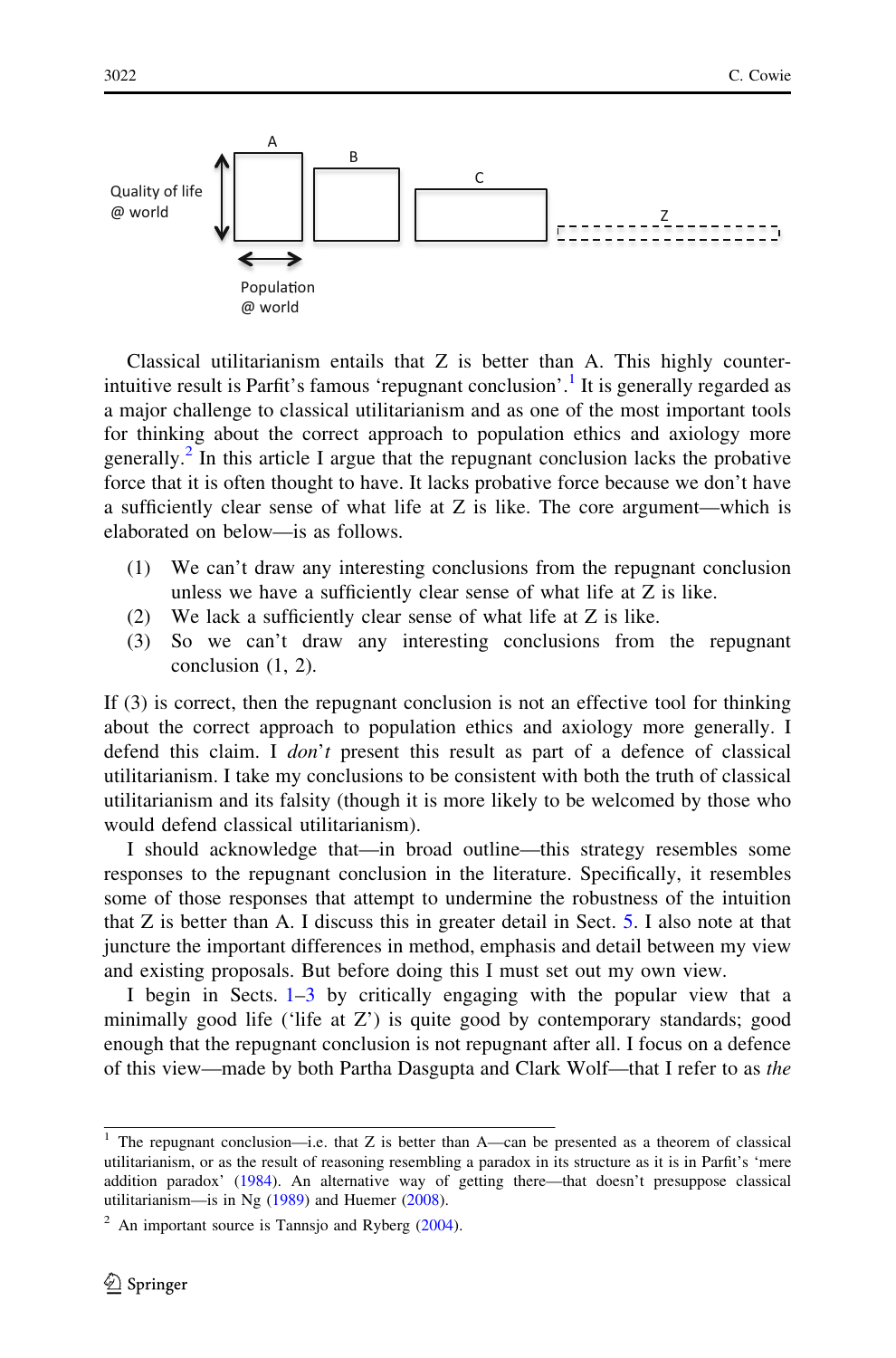<span id="page-3-0"></span>*creation test.* I claim that it fails. In Sect. [4](#page-11-0) I state the positive view. In Sect. [5](#page-14-0) I situate it in the literature.

#### 1 Quality-of-life and the creation test

The repugnant conclusion can be—and often is—presented as a challenge to classical utilitarianism. There are two basic responses available. The first strategy is to modify or abandon classical utilitarianism.<sup>3</sup> The second strategy is to accept classical utilitarianism and with it the repugnant conclusion. Amongst those who use the second strategy, one popular approach is to claim that the appearance of repugnance can be 'explained away' by attributing to us a mistaken view of what a minimally good life ('life at Z') is like. As I'll bring out in the course of this paper, there are actually several different ways of doing this. In this section I'll focus on and argue against—one rather strong way of doing it (I outline a weaker, more plausible version in Sect. [4](#page-11-0)). It is that we imagine life at  $Z$  to be much worse than it is fact is. Life at Z is actually surprisingly good by contemporary standards. Once we see this, the appearance of repugnance goes away. We can represent this as follows.

The *QoL* Strategy: Life at Z is better than we initially think; it's actually quite good by contemporary standards. Once we see this it no longer appears repugnant that Z is better than A.

Arguing for this requires taking a stand on what life at Z is like. There is no consensus on how to do this (some even question whether it is possible). But I'm going to begin by focusing on an—as of yet critically unexamined—approach that owes to Clark Wolf and Partha Dasgupta.<sup>4</sup> They have converged on a common approach that I refer to as the creation test (though their views differ importantly in other respects). The creation test is a way of thinking about what life at  $Z$  is like. The basic idea is as follows. We imagine creating someone, when thinking only about the welfare that he or she would enjoy across his or her life. We now ask ourselves whether it would be ok to create that person. If it would be, this is an indicator that that person's life isn't bad. Wolf puts it explicitly as follows:

Life is marginally above the neutral level just in case if you knew that any child someone else conceived would enjoy at least that level of well-being, you would not regard that person as having a reason (deriving from consideration of the child's welfare) not to conceive a child. (77).

<sup>&</sup>lt;sup>3</sup> Options include person-affecting utilitarianism (Narveson [1967\)](#page-19-0), non-maximising utilitarianism (Blackorby et al. [1995](#page-18-0)) perfectionism (Parfit [1984](#page-19-0)) and views that are either consequentialist but nonutilitarian (Mulgan [2006\)](#page-19-0) or non-consequentialist.

<sup>&</sup>lt;sup>4</sup> All references to Wolf ([2004\)](#page-19-0) and Dasgupta (ms) unless stated. I am grateful to Professor Dasgupta for allowing me to see the manuscript and for permission to cite. Given that Dasgupta's work is a manuscript, it is subject to possible changes. The final version may not be susceptible to all of the criticisms offered here.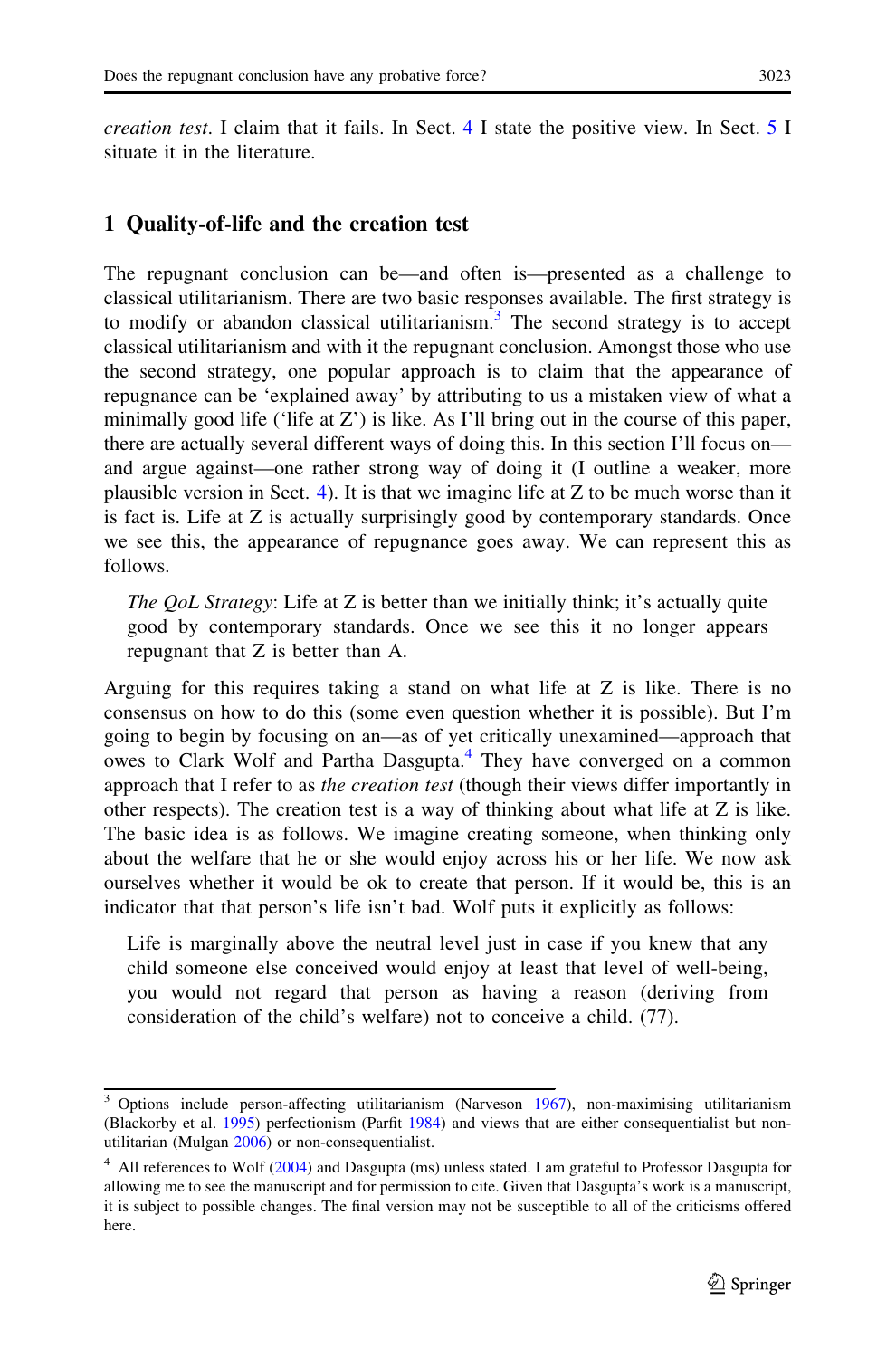We find what looks like a very similar idea being appealed to by Dasgupta. He writes:

[T]he acid test for the conclusion that life, all in all, is invariably a good is to ask ourselves whether we shouldn't pause before creating a person so as to imagine the kind of life that is likely to be in store for the potential child.  $(16).$ <sup>5</sup>

Both Dasgupta's and Wolf's thought is that this is preferable to a perhaps more obvious way of thinking about life at Z. According to that more obvious way of thinking, we approach life at Z by thinking about the lives—and in particular the preferences—of existing people. Specifically, we think about an existing person who would only marginally prefer to live rather than to commit suicide or to die. This is a natural start-point. And it delivers a very low value for life at Z: it delivers the result that lives at Z are of the same quality as the lives of those who only marginally prefer continued life to suicide or to non-existence. If this is the value for life at Z, then, Dasgupta and Wolf agree, it would be repugnant that Z is better than A. But, they claim, this is the wrong way to think about life at Z.

Why do they think that it is the wrong way to think? Why should we prefer the creation test to thinking about the preferences of existing people for continued life? One reason offered by both Dasgupta and Wolf (as well as a number of other authors) is that there are many reasons that people would prefer not to commit suicide—or to cease to exist—*despite* their level of welfare. As Dasgupta puts it:

Religious prohibition, fear of the process of dying… the thought that one would be betraying family and friends, and the deep resistance to the idea of taking one's own life that has been built into us through selection pressure would cause someone even in deep misery to balk.  $(15)$ .<sup>6</sup>

Their claim, then, is that thinking about life at Z in terms of the preferences of existing people for continued life is likely to be a misleading guide to the welfare of those people. A better approach to life at Z, they claim, is to think about the kind of life that we would create. And thinking this way, they claim, drives up the value for life at Z. We can think of this in two steps.

Firstly, it allows for—and supports—the claim that a life in which one only marginally prefers continuation to suicide is a *bad* life (and not a marginally good life). It supports this claim because we would not, if thinking only about the welfare of someone who we would create, deem it ok to bring into existence someone who lives a life in which they only marginally preferred suicide to that life. As Wolf puts it:

Suppose you knew that any child you conceived would live a life in which she was always just well enough off that she forbore suicide. Most people would regard this as a strong reason not to conceive a child. (75)

 $5$  We find something very much like this in Dasgupta's ([1994](#page-18-0): 115, [2005:](#page-18-0) 429).

 $6$  See also Wolf  $(75)$ .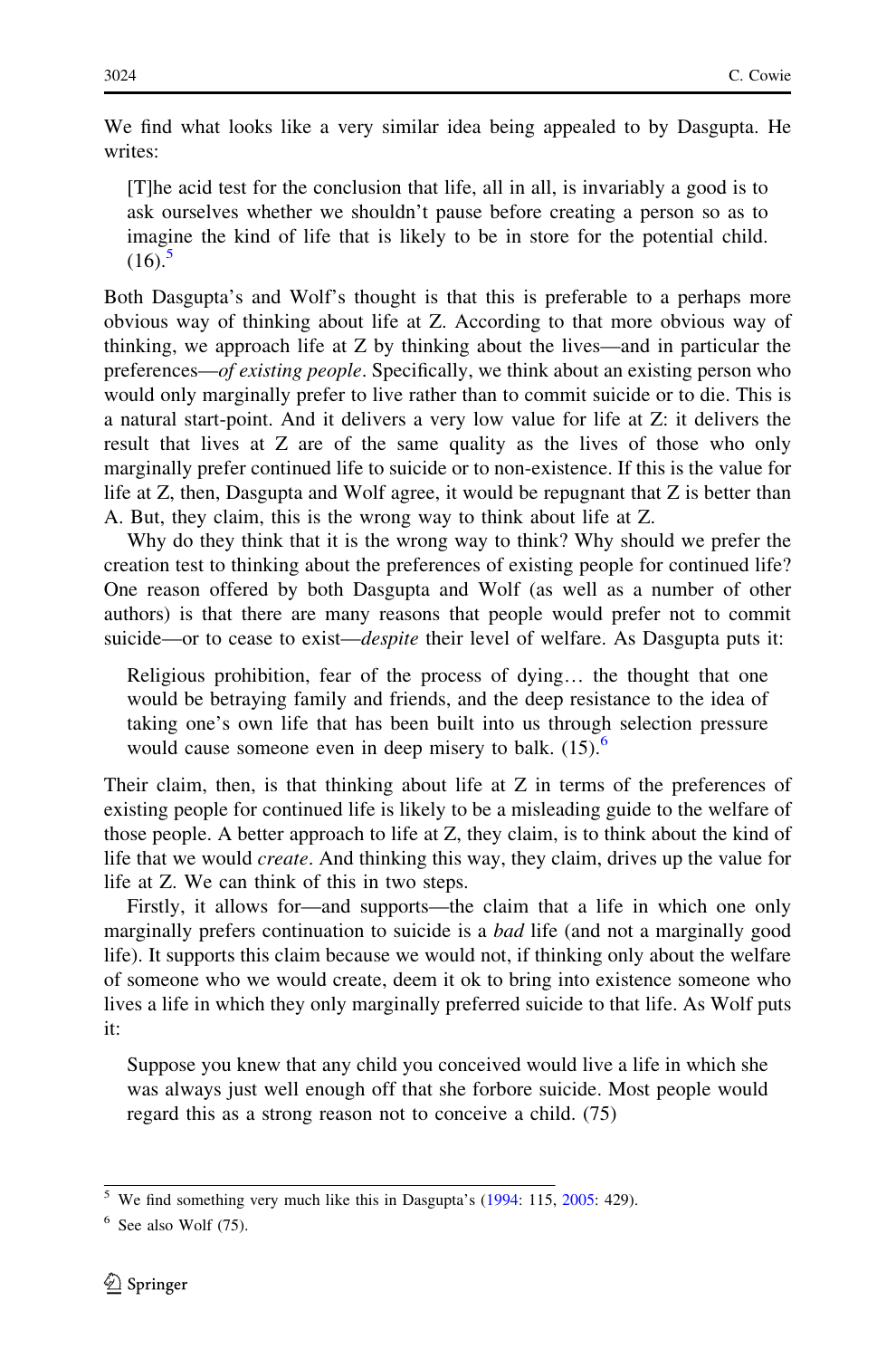<span id="page-5-0"></span>Secondly, it drives up the value for life at Z to a level that is actually quite good by contemporary standards: good enough that the repugnant conclusion no longer looks repugnant. Dasgupta puts what he acknowledges is a very rough figure on it when he writes that:

That reasoning also steers us away from the thought that [zero well-being] is a poverty line in the sense that the notion has been articulated in figures such as the World Bank's ''dollar-a-day'', or even the ''two-dollars-a-day'' benchmark. [It] should be searched for in a higher range of figures, possibly a lot higher… (15)

Wolf makes a very similar point, making explicit that this can be used to explain away the repugnance of the repugnant conclusion. He writes that:

[W]hen I consider the world of Parfit's repugnant conclusion to be inhabitated by people who are as well off as I would have them… the repugnance has worn thin. In fact I find it a stretch to regard this conclusion as repugnant at all. (77)

In the following section I will scrutinise the basic proposal outlined above.

### 2 An epistemic challenge for the creation test

What should we make of the creation test as presented above? There are really three different claims being made:

- (A) We shouldn't start thinking about life at Z in terms of the quality of life enjoyed by some living person who marginally prefers continued life to suicide.
- (B) We should start thinking about life at Z in terms of the quality of life that someone would need in order for it to be ok to bring them into existence.
- (C) If we employ (2), Z looks quite good by contemporary standards: good enough that the repugnant conclusion doesn't seem repugnant.

I shall begin by simply granting (A) and (B). My critical focus will be on (C). Certainly, the intended conclusion of  $(C)$ —that life at Z is quite good by contemporary standards—is contentious. It is explicitly denied by, for example, Nils Holtug:

It seems to me that my life could be significantly worse than it actually is and be worth living. [\(2004](#page-18-0): 154).

And Melinda Roberts:

The deeper objection is… that it is just not plausible that a life has to be more or less like out own to be worth living. [\(2015](#page-19-0): 22).

Importantly though neither of these (Holtug or Roberts) have engaged fully with the kind of argument—the creation test—that we find in Dasgupta and Wolf. So it is worth going into a bit of detail and assessing the arguments from scratch.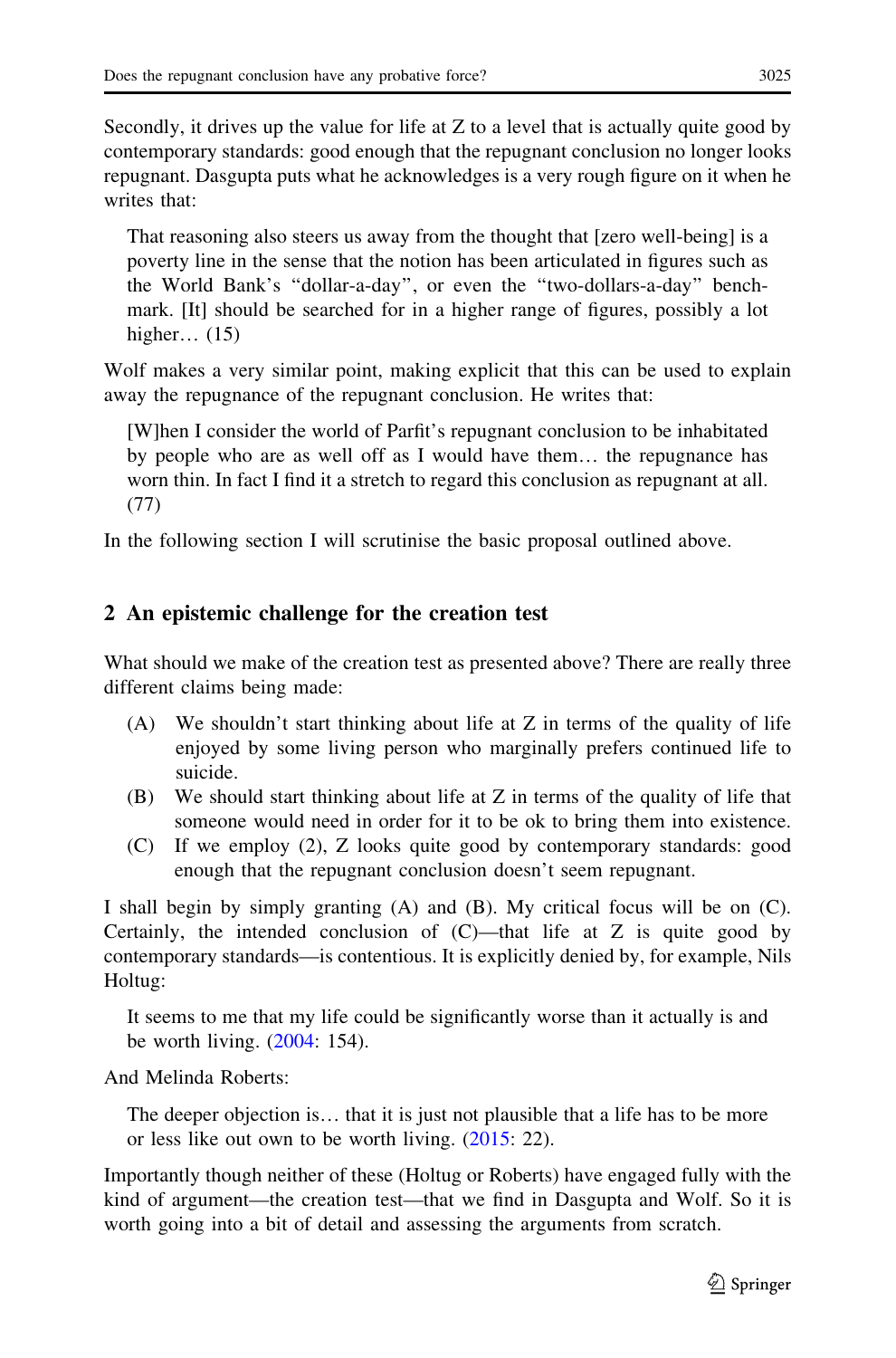The idea of the creation test  $[at (C)]$  is—I think—to act as a kind of 'intuition pump'. The intuition pump works by putting yourself in the position of a 'creator': someone making decisions about bringing someone else into existence. What kind of level of welfare would someone have to have in order for you to think it ok to bring them into existence? Intuitively, wouldn't it be relatively high? Would you think it ok to bring into existence someone whose life is lived on the edge of suicide or only marginally better, who suffers from illness or disadvantage of various kinds? And so on. The idea of the creation test is that by facing these questions your intuitions crystallise somewhat. Specifically, they crystallise somewhat on something like the view that it wouldn't be ok to create someone—when considering only their welfare level—unless their welfare level were quite high by contemporary standards.

There is, I think, certainly something to be said for this way of thinking. But how robust is it? It will be useful to work with an example. Many people do *actually* choose to create lives with welfare levels that are too low to vindicate (C). Think about Dasgupta's remark (quoted above) that we should look much higher than the World Bank's \$3-a-day figure for a value for quality of life at Z. Billions of people who live below this threshold choose to create lives: the lives of their children. Doesn't this put pressure on the claim that the creation test pumps intuitions that quality of life at Z must be surprisingly high by contemporary standards? After all, it seems that many people who practically apply the creation test seem to think otherwise.

Dasgupta and Wolf are, I think, likely to respond as follows. Those billions of people mentioned above aren't really engaging in the creation test as it is intended at all (which isn't, I should stress, a criticism of them). This is because they aren't choosing to create only on the basis of the welfare of the resulting child. As Dasgupta has discussed at length elsewhere, people choose to have children (insofar as procreation is a choice) for many reasons, not all of which are directly related to the welfare of the child. They may, for example, choose to procreate due to considerations of their own welfare or the welfare of their family (if, for example, having children is a means of achieving economic security). Wolf quite explicitly takes this into consideration in his formulation of the creation test by specifying that the created child is *someone else's*, *not one's own* (see above quotation).

This would be a sensible response for Dasgupta and Wolf to make. But it isn't sufficient to fully undermine the basic objection. This is because we can take a *third* person perspective on these kinds of cases. We can ask whether we think that it is ok for these billions of people who choose to have children in the world's poorest countries to do so. We are now applying the creation test as intended, without the bias of the perspective of parenthood or prospective parenthood. And, for my part at least, the intuition is very much that it is ok for them to do so. So having applied the creation test I still don't find the creation test pumping the intuition that welfare at Z is surprisingly high by contemporary standards.

Again, there is an obvious response on the part of Dasgupta and Wolf. It is that my judgment that it is ok for these billions of people to have children in these kinds of cases isn't really a pure application of the creation test either. Chances are, when I judge that it would be ok for extremely poor people to have children I am not just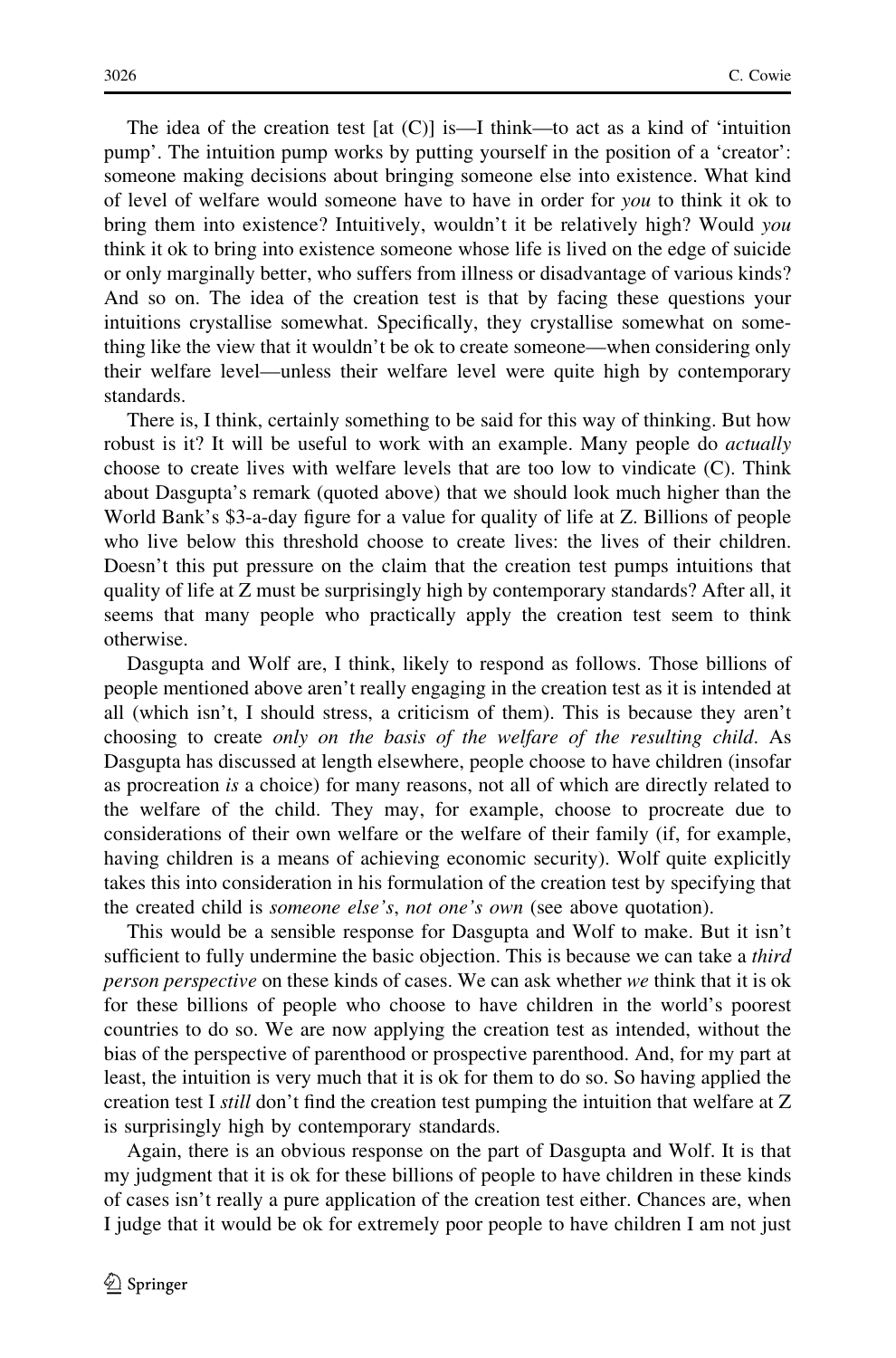thinking about the welfare of the prospective child (as I should be if I'm following the creation test). I am thinking about, or at least being influenced by, the procreative (or other political) rights of those people. What I should be doing—if I am correctly following the creation test—is asking whether it would be ok for these billions of people to have a child when thinking only about the welfare of the child.

Let's try to meet this prescription (more on whether this is feasible below). Suppose we imagine someone who falls below the \$3-a-day figure, who has a correspondingly small numbers of years spent in full-time education and low lifeexpectancy and who lacks various political liberties. Wouldn't it be ok to create this person when thinking only about his or her welfare? It is, I think, easy to imagine someone considering this question and quite reasonably responding that it is ok to create such a life. They might reason as follows: ''This person will live a life that is like many billions of others, and that is better than many billions of people who came before her and who will come after her. She will experience a distribution of the highs-and-lows of human life that is, statistically, ordinary enough. Wouldn't it be ok to create her? Yes. Of course, it would be better if her level of welfare-level were higher, if she had greater economic, educational and socio-political opportunities. That could be said of many people who have lived, are currently living, and will come to live. But this is consistent with its being ok to create her when we think only about what life has in store for her.''

This would seem to be at odds with Dasgupta and Wolf. They think, recall, that the creation test yields a value for life at Z that is really quite good by contemporary standards. And life on \$2-a-day certainly isn't that. So what is going on here? Who is right and who is wrong? In a sense, neither. I don't think that Dasgupta and Wolf have misapplied the creation test, or applied it unreasonably in coming to the verdict that they do. There really is a way of applying the creation test that can make us think that life at Z must be quite good. Nor do I think that the—seemingly contradictory—imaginary use of the test above is unreasonable, or a misapplication. The truth is just is that the creation test leaves an awful lot of room for leeway. The result that one gets from applying it will depend on the kinds of properties of the created life that one is focusing on (e.g. income, life-satisfaction, hedonic states, etc.), how those properties are presented (e.g. the narrative structure, the stress, the comparative class, etc.), and of course, on any models for thinking about well-being that one has in mind (e.g. desire-fulfillment, eudaimonism, objective list, etc.).

The fact that the test leaves a lot of room for leeway won't, of course, be news to Dasgupta or Wolf. Neither claimed that it is a precise decision procedure that yields particularly determinate results. But it is important for what they want to it do—if I have understood correctly—that the leeway it leaves is constrained in a fashion that, if I am correct, it is not. What Dasgupta and Wolf want it to do, recall, is to help intuitions crystallise on the view that life at Z looks quite good by contemporary standards; good enough that the repugnant conclusion doesn't seem repugnant (I do consider an alternative, weaker interpretation of what they are trying to do in Sect. [5.1\)](#page-15-0). That is claim (C) above. My worry is that it doesn't do this. In order to do this, the range of values for life at Z that the creation test generates must be quite high by contemporary standards (high enough that the repugnant conclusion isn't repugnant). But in fact the range of values that one could reasonably use it generate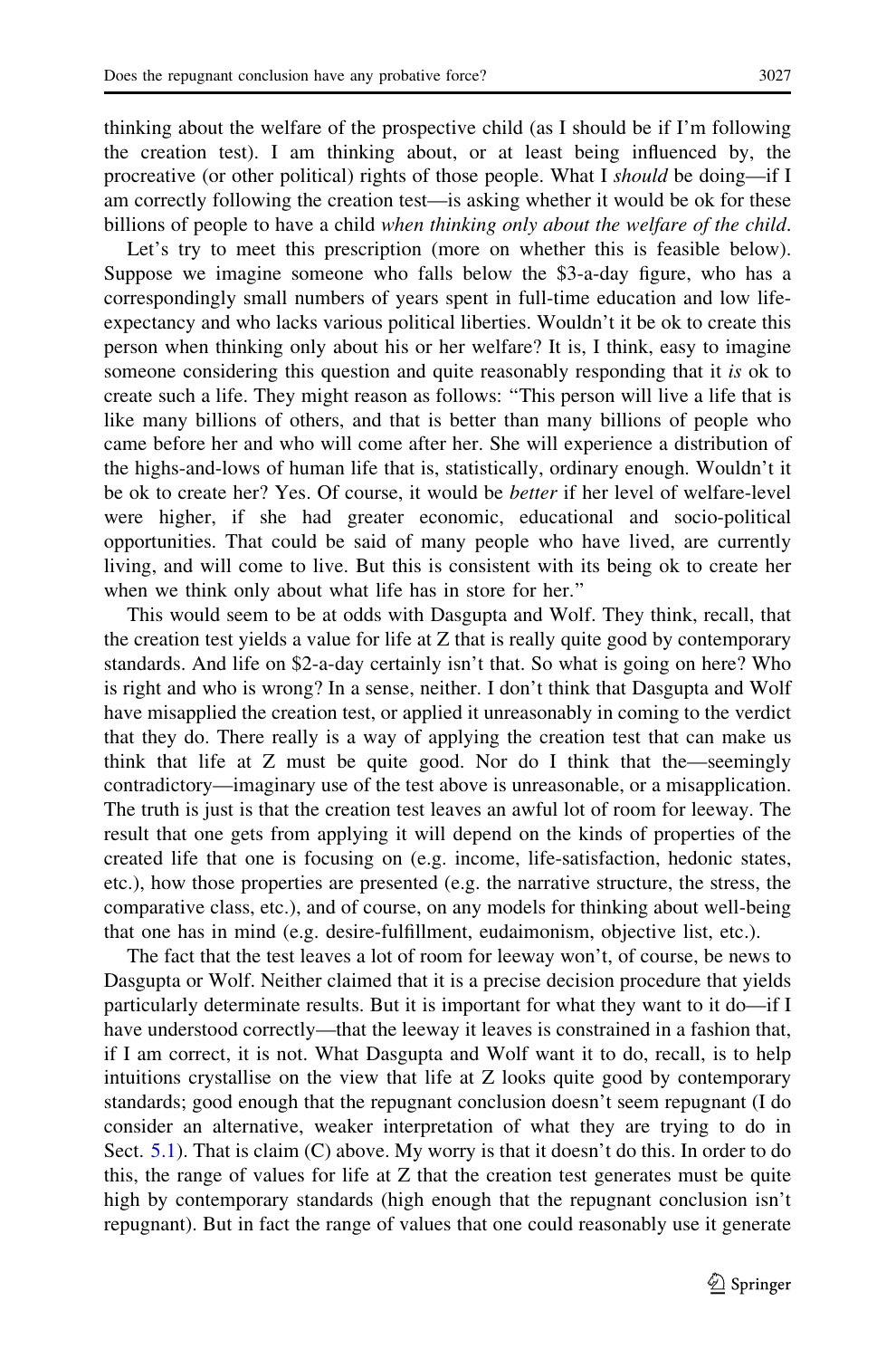is too large for this. The range includes values at the upper end that are probably high enough to do the work that Dasgupta and Wolf want done, but—crucially—it includes values at the lower end that are low enough to be consistent with the repugnance of the repugnant conclusion. The following diagrams can help to illustrate the basic point.

What Dasgupta and Wolf would need vs. What the Creation Test actually licenses



The vertical axes measure the (per-person) quality of life at Z: the higher up the scale, the better it is. The shaded rectangles represent the range of values for quality of life at Z as revealed by a reasonable application of the creation test. In order for the creation test to effectively help to pump the intuition that the repugnant conclusion isn't repugnant, it would need to yield the diagram on the left. But it actually yields the diagram on the right. It yields a view on which both competing hypotheses—i.e. (i) life at Z is good by contemporary standards and so the repugnant conclusion isn't repugnant and (ii) life at Z is bad by contemporary standards and so the repugnant conclusion is repugnant—are still in-play. Both, we might say, fall within the errorbars of the data given the experimental method (i.e. the creation test).

#### 2.1 A further question

There is a further interesting question as regards how low the lowest boundary could be set given the creation test. Nothing much turns on the answer to this question as regards the central argument of this article. But it is interesting to speculate nonetheless.

I don't think it's, crazy to imagine that the lowest boundary could be set so low as to actually question Dasgupta and Wolf's initial claim that life at Z is better than the life of someone who only marginally prefers continued life to suicide. That is to say, someone could reasonably apply the creation test and get the result that, when considering only the welfare of the person that they would create, it would be ok to create someone who, across their life, marginally prefers continued life to suicide. There are two ways—one less extreme, one more extreme—in which I could see this going. Firstly, the less extreme case. In this case we imagine creating someone who marginally prefers continued life to suicide *but not because of* fear of death, religious prohibition and so on. That is to say, roughly, this person marginally prefers continued life to suicide just when thinking about their level of welfare. We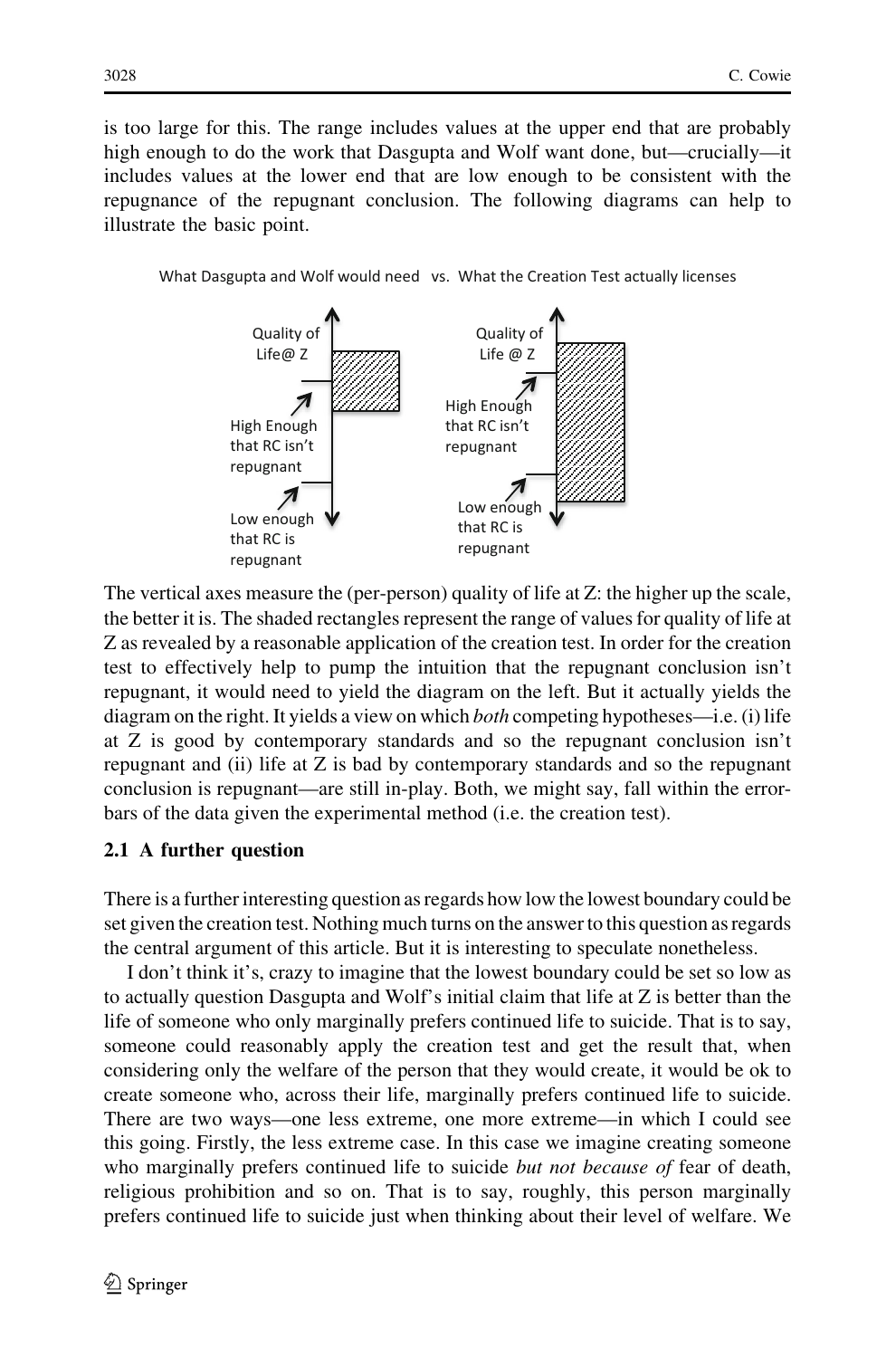now apply the creation test. Would it be ok to create this person? I can certainly imagine someone thinking it ok to create this person (after all, they might reason, the person that we will create *does* prefer continued life to suicide and he or she isn't motivated by fear of death, religious prohibition and so on, so we should take this to be an accurate indicator of his or welfare). And again, this doesn't seem unreasonable.

Secondly, the more extreme case. In this case we imagine creating someone who marginally prefers continued life to suicide but is motivated in this by fear of death, religious prohibition and so on. We now apply the creation test. Would it be ok to create this person? Certainly, Dasgupta and Wolf think not. But there is at least a case to be made for thinking otherwise. Suppose that one reasons as follows: ''Thinking about whether it is ok to create someone when thinking only about their welfare is a theoretical matter. Making a judgment about it is very different from making an ordinary judgment about whether it would be ok to create someone without the additional 'when thinking only about their welfare' rider. When answering this kind of theoretical question, it is best to approach it with some specific theory in mind. It is best to do so because we are outside of the realm in which our ordinary everyday intuitions are robust and reliable. The theory that we should use to approach questions about people's welfare is one based on the preferences of those people. Whether a life is going well or badly is determined by this. Given this, it is reasonable to think that if a person marginally prefers to stay alive rather than not, then their life is marginally good. Now it may be that this is because they fear death or are cognizant of religious prohibition (and so on). But can we really claim that these preferences aren't a legitimate input to the determination of their welfare? Do we, for example, really have any principled way of deciding which preferences fall within this category and which don't? Of course not! Or at least we don't unless we are willing to abandon the sensible theoretical claim that a person's wellbeing is determined by his or her preferences in the first place. So if someone marginally prefers to stay alive rather than not then their life is marginally good. And this is the case even if this marginal preference is borne out of a fear of death, of religious prohibition, and so on.'' Now I'm not claiming to explicitly endorse this. But I'm not sure that it seems like an unreasonable application of the creation test (indeed, I have spoken to some eminently reasonable people who have made claims very much like this). In any case, even if the lower boundary is higher than this extreme case would suggest, the repugnant conclusion will still look repugnant.<sup>7</sup>

<sup>7</sup> Wolf or Dasgupta might respond at this juncture by appealing to an alternative method to the creation test in order to show that life at Z isn't bad by contemporary standards. It is worth mentioning one in particular. Wolf claims at one point—actually, as a follow-up to his use of the creation test—that we can use the repugnant conclusion itself to calibrate life at Z: we should think of life at Z as being of whatever level would be necessary for us not to find it repugnant that Z is better than A (2004, 78). The idea is that this would end up generating a reasonably high value for life at Z by contemporary standards (or at least not a low value). I have some sympathy with this way of thinking. The problem with it, however, is that it isn't really a response to the challenge posed by the repugnant conclusion. It works by: (i) assuming that it isn't repugnant that Z is better than A, and (ii) fixing the value for life at Z so as to yield intuitions that are consistent with (i). This isn't a response to the challenge posed by the repugnant conclusion because it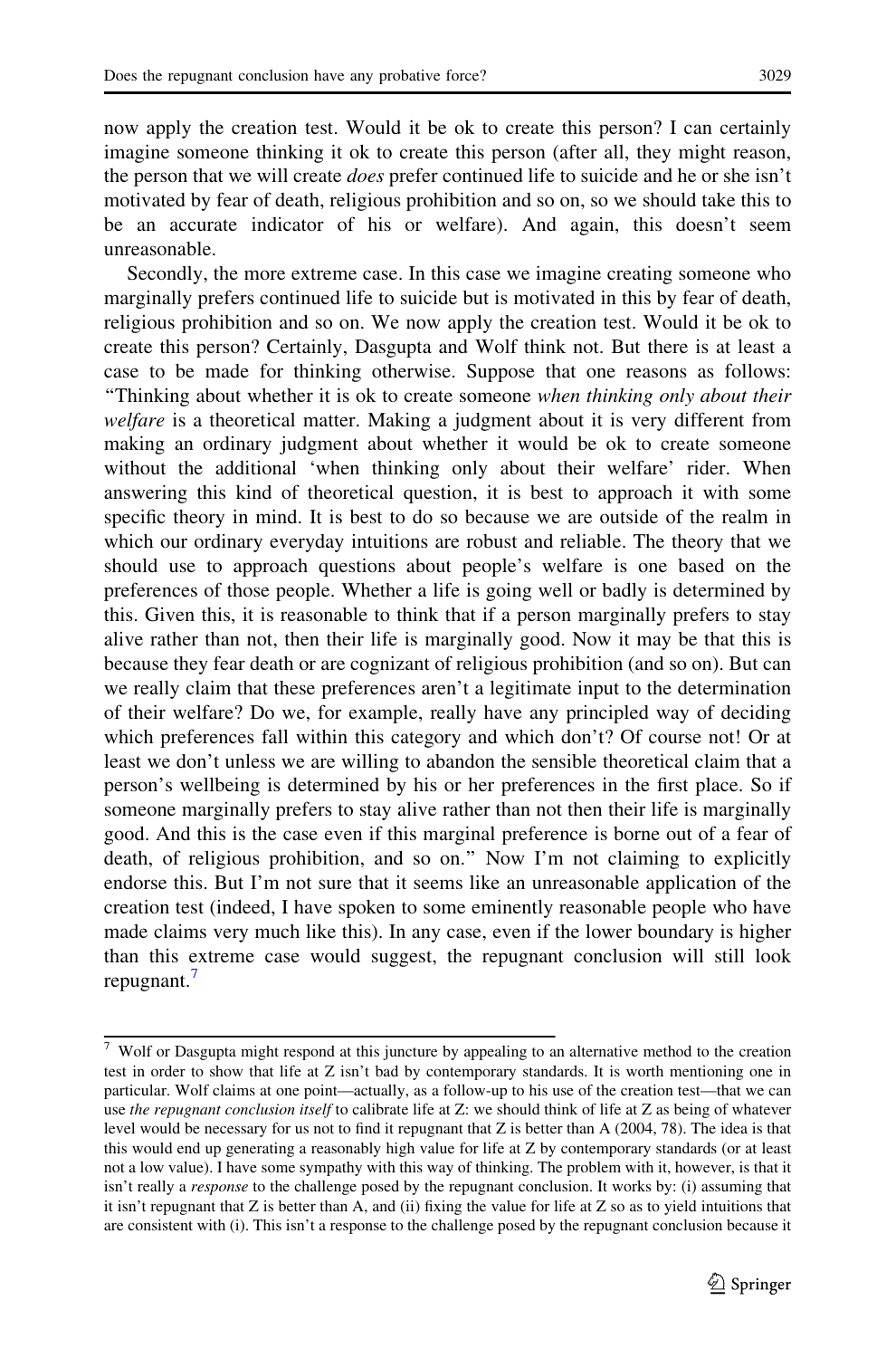#### <span id="page-10-0"></span>3 A common problem

I don't think that Dasgupta and Wolf are the only authors to use the QoL Strategy. And similar problems apply to other attempts. Arguably (I return to why it is only 'arguable' in Sect. [5\)](#page-14-0) Jesper Ryberg defends the QoL Strategy by arguing that, on balance, only relatively prosperous people will enjoy lives that rise to a level of minimal goodness. He writes:

I believe a life worth living is not much different from a normal privileged life… [A] life contains a number of happy experiences and unhappy experiences, but it is not the case that the former vastly outweigh the latter. (Ryberg [2004](#page-19-0), 242).

According to Ryberg then—at least as he is naturally read—life at Z is better than we might initially think. It is good enough that the repugnant conclusion isn't actually repugnant.

I don't think that this conclusion is warranted. It faces an epistemic problem that is very similar to the problem that the creation test faces. The problem is that we have an insufficiently precise idea of what a minimally good life would look like in order to warrant Ryberg's conclusion. To see this note that in order to work out what life at Z would look like on the broadly hedonic view that Ryberg is working with, we would need (a) a way of identifying and measuring the goodness or badness of the relevant experiential states (including a way of weighing length of state against intensity of state), (b) a wealth of empirical data to work out the distribution of these states in actual lives (presumably via lifelong longitudinal studies), and (c) a calculus for 'adding' the resulting values. But Ryberg does not provide anything like this information. Nor could he: unless I am much mistaken—and I stand to be corrected here—we don't even have anything close. In fairness, Ryberg is aware of this problems. Citing problems with measurement of wellbeing he writes that: ''[i]t should be underlined that my judgment is highly impressionistic.'' (242). I agree with Ryberg about this. I am unsure why, given this, he takes himself to have a sufficient degree of confidence to make the claim that a minimally good life is probably ''not much different from a normal privileged life'' (I consider a possible explanation in Sect. [5](#page-14-0)).

It should be clear that this is closely related to the basic worry raised for the creation test in the previous section. The worry raised there was that a reasonable application of the creation test yields results that are insufficiently determinate to vindicate Dasgupta's and Wolf's claims. The worry with Ryberg's hedonic view is similar. There are serious problems—both conceptual and empirical—with

Footnote 7 continued

presupposes that the repugnant conclusion isn't repugnant. But the whole point of the challenge posed by the repugnant conclusion is that intuitively, many people  $do$  find it repugnant. Wolf's strategy here may nevertheless be correct. But showing that it is correct would surely require independent arguments for the truth of classical utilitarianism and its theorems (including the repugnant conclusion); arguments that is, that are independent of the QoL Strategy. For some of the most persuasive arguments to this end see Huemer [\(2008\)](#page-18-0).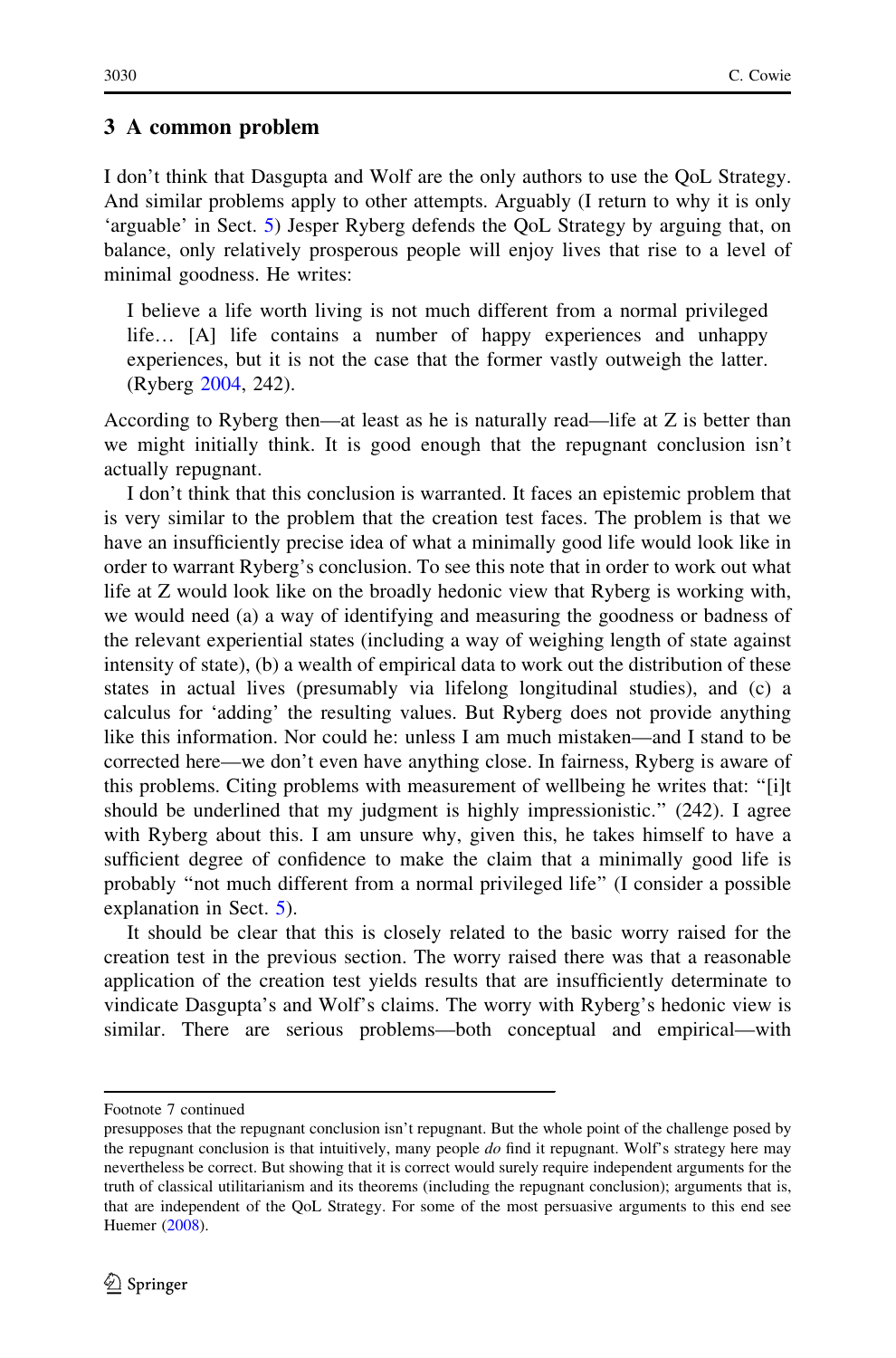<span id="page-11-0"></span>appealing to the hedonic view to show that life at Z is quite good by contemporary standards. These problems are such that, given our current state of knowledge, the boundaries for what a minimally good life looks like on the hedonic view will clearly be too broad to lend any confidence to the thesis that life at Z is quite good by contemporary standards.<sup>8</sup>

#### 4 The probative force of the repugnant conclusion

What is the lesson of the arguments of Sects. [2](#page-5-0) and [3](#page-10-0) above? The lesson is *not*, I think, that quality-of-life at Z is lower than Dasgupta, Wolf, Ryberg and others claim it to be. That would be unwarranted. Rather, the lesson is that we don't really know—within reasonable limits—what life at Z is like. We don't know if it's really quite high by contemporary standards, or really quite low. We can put this as follows:

Insufficient Clarity View: We don't have a sufficiently clear sense of what life at Z is like to know whether life at Z is surprisingly good, bad or neutral by contemporary standards.

This is, I think, a plausible thesis. It is a consequence of a fairly minimal epistemic humility. Suppose it is correct. What would it show? Obviously, it would show that Dasgupta and Wolf aren't entitled to claim that life at Z is surprisingly good by contemporary standards. So their appeal to the QoL Strategy won't work. But—and this point should be stressed—it would also show that their opponents who *deny* that life at Z is surprisingly good by contemporary standards (e.g. Roberts and Holtug as quoted above) are over-stepping the mark too. They claimed, recall, that life at Z  $\sin^2 t$  so good that our own lives are plausibly Z-like. If I'm right, however, then they aren't entitled to make this claim. This is because the grounds that I have provided for thinking that we are importantly ignorant of what a minimally good life is like are quite general: they should clearly make us sceptical of positive claims (i.e. it's surprisingly good) and negative claims (i.e. it's surprisingly bad) in equal measure. These are conclusions that all sides should accept. They are, as I say, a consequence of what seems to me to be a fairly, minimal epistemic humility about our knowledge of what life at Z looks like.

This is in itself a significant result. But it opens up the space for an even more interesting result. Specifically, it opens up the space for a weakened version of the QoL Strategy that should make us sceptical about the probative force of the repugnant conclusion. If we don't know whether life at Z is good, bad or indifferent by contemporary standards—and I don't think we do—then we can't confidently conclude that the repugnant conclusion is repugnant (or, for that matter, that it's not). We can put it like this.

The Weakened QoL Strategy: In light of a lack of sufficient clarity as to whether life at Z is good, bad or neutral by contemporary standards, we can't tell whether Z is worse than A.

Similar comments apply to Benatar's ([2008\)](#page-18-0) discussion.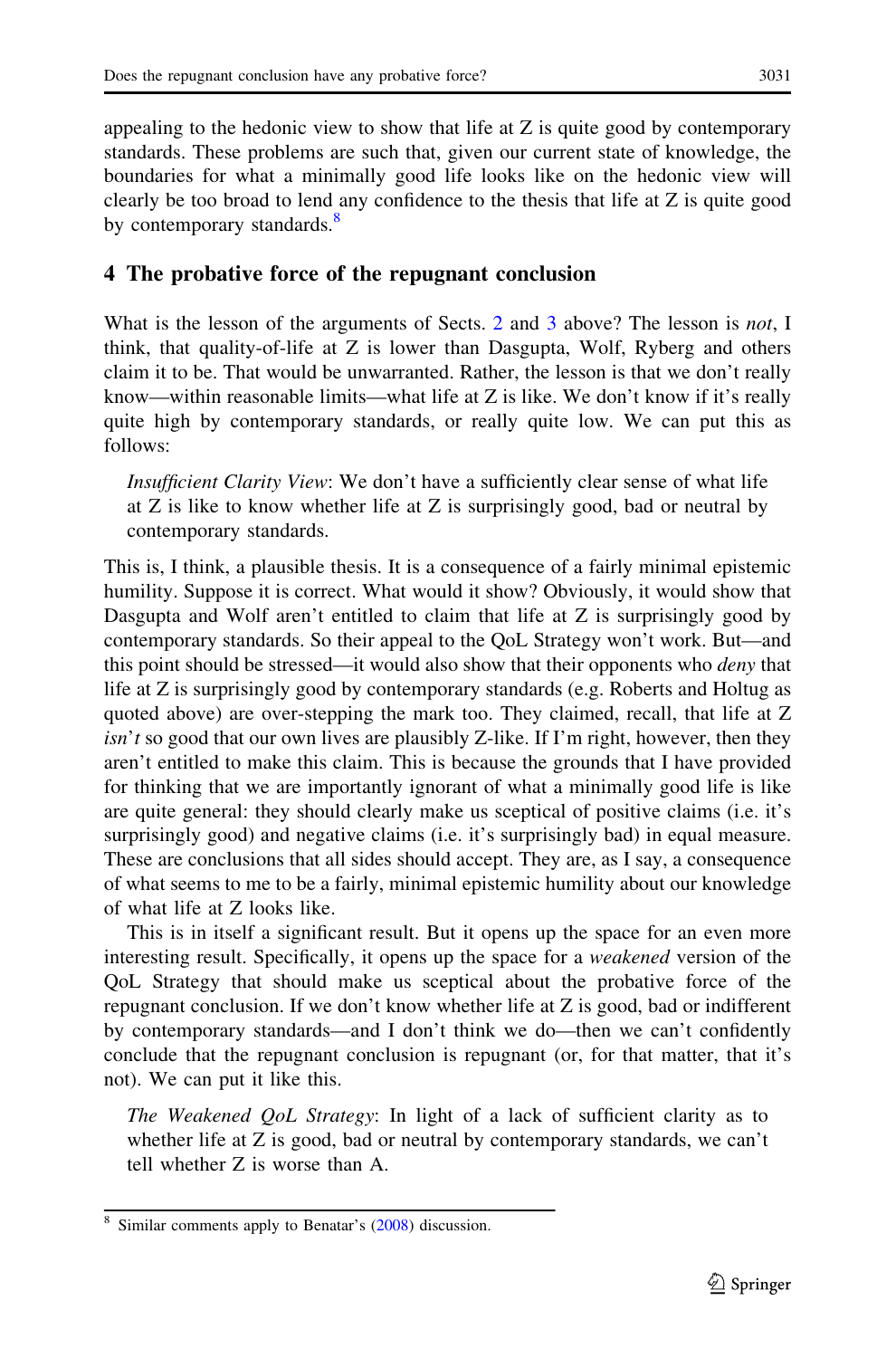This is weaker than the original QoL Strategy. Unlike the original QoL Strategy (that which Wolf and Dasgupta appear to be attempting to defend) it doesn't state that life at Z is surprisingly good by contemporary standards. Rather, it states that we don't know what life at  $Z$  is like by contemporary standards. But this is sufficient that we can't, with any degree of confidence, take the repugnant conclusion to undermine classical utilitarianism (or any other axiological view that entails it). More work would be needed. We can put this in terms of the argument that I presented in the introduction:

- (1) We can't draw any interesting conclusions from the repugnant conclusion unless we have a sufficiently clear sense of what life at Z is like by contemporary standards.
- (2) We lack a sufficiently clear sense of what life at Z is like by contemporary standards.
- (3) (1, 2) So we can't draw any interesting conclusions from the repugnant conclusion.

If this argument is sound, this is a significant result. The repugnant conclusion is generally thought to be one of the more important thought-experiments in moral philosophy. It has certainly played a central role in axiology over the past 30 years. It has, for example, been one of the chief motivations behind rejections of classical utilitarianism in favour of non-maximising or non-person-affecting alternatives. But if the above argument is sound, then much of this is probably too quick.

I have already explained why I am sympathetic towards (2). I am sympathetic toward it because I take it to follow from a fairly minimal epistemic humility given the current state of our knowledge about what life at Z looks like. It is necessary to say something more about (1). Many of those who have something to say about what life at Z looks like (whether that it is good or bad by contemporary standards) will accept (1). But there will be resistance from those philosophers who believe the repugnant conclusion to be repugnant (and so to warrant rejection of classical utilitarianism) whatever life at Z turns out to be like. Their reasoning is as follows. What the repugnant conclusion *really* shows is that classical utilitarians are committed to a trade-off between quantity of lives and quality of lives. That is the real source of the repugnancy of the repugnant conclusion. And it remains as such even if life at Z is surprisingly good by contemporary standards. So the repugnant conclusion will still be repugnant—and will still warrant rejecting classical utilitarianism—even if life at Z is surprisingly good by contemporary standards. So (1) is false. $9$ 

I think that these philosophers are probably mistaken.<sup>10</sup> It is a mistake to think that the repugnancy of the repugnant conclusion is merely a consequence of the trade-off of quality of life for quantity of life and is unaffected by what life at Z is like. I can't defend this claim as fully as I would like here. But I will explain my

<sup>&</sup>lt;sup>9</sup> We find something like this response in Holtug  $(2004)$  $(2004)$  and Arrhenius  $(2004)$  $(2004)$  $(2004)$ .

<sup>&</sup>lt;sup>10</sup> I am not alone in this. This view is shared both by those who appeal to the QoL Strategy to defend classical utilitarianism and by some of those who don't. e.g. Roberts [\(2015\)](#page-19-0).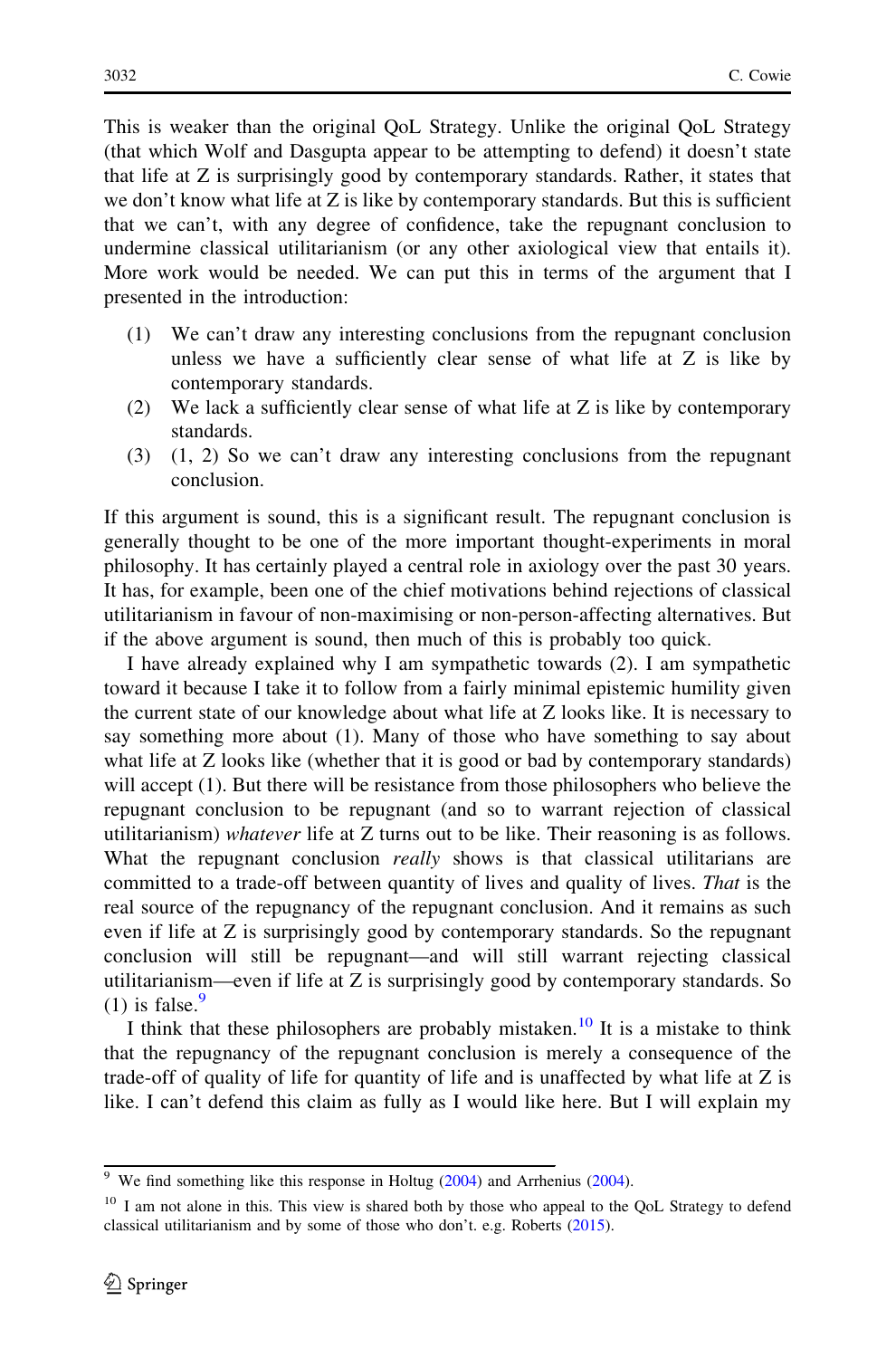reasoning in outline. Begin by thinking about how the repugnant conclusion is introduced in Parfit's initial 'mere addition paradox'. We are presented with a chain of reasoning that seems sound at each step but that yields a counter-intuitive conclusion (on the model of traditional sorites problems). At the first step we begin with a world, A, with high per-person-welfare for a low population. We compare this to a second world, B with lower per-person-welfare but higher overall welfare owing to a greater proportional increase in population. The conclusion—given the greater total welfare at B—is that B is better than A. We then compare B to C. The conclusion is that C is better than B. And so on. At the last step in the chain we compare Z to Y and conclude that Z is better than Y. We then take a step back and compare Z to A. We should—assuming the transitivity of the betterness of worlds<sup>11</sup>—conclude that Z is better than A. But, famously, we don't.

What is important to note about this reasoning is that we are *not*, initially, invited to have the intuition that A is better than B. We are initially invited to *accept*—or at least not to reject—the result that B is better than A (in virtue of its higher overall welfare). That's how the reasoning works. Each step seems ok. It seems ok that B is better than A, that C is better than B and so on. It is only when we get to Z and take a step back that something seems to have gone wrong. This is really important. It is important because this kind of reasoning simply wouldn't be possible if we started with the view that it is repugnant to trade-off quality of life for quantity of life. If we started with the view that it is repugnant to trade-off quality of life for quantity of life, we wouldn't accept the step from A to B or from B to C (because each of these steps are instances of trade-offs of quality for quantity). The reasoning would never get off the ground. So I don't think that the repugnancy of the repugnant conclusion is based on the rejection of views that trade-off quality for quality in a simple way.

What—if anything—is repugnant about the repugnant conclusion must be the particular trade-off that it describes. And at this point it becomes very natural to think that how we understand quality-of-life at Z must be relevant. Because it is surely not an accident that the trade-off that brings out the intuition of repugnance most strongly is one in which the inhabitants of A's comparator world (i.e.  $Z$ ) have a minimally good quality of life (on this point, I think, Dasgupta and Wolf are quite right). So I think that—plausibly—we need to have an understanding of what life at Z is like in order to sensibly decide whether the superiority of Z to A is repugnant or not. But of course that is precisely what we *don't* have if the insufficient clarity view is correct.

Now I should acknowledge that this (i.e. life at Z) isn't the *only* place to look for an explanation of what is seemingly repugnant about the particular trade-off that the repugnant conclusion describes. The other obvious place to look is to the fact that there has been a *very large* trade-off between quality and quantity between A and Z. Perhaps this is what explains the repugnance: it is repugnant to make very large trade-offs of quality for quantity. If this is correct, then the repugnant conclusion can be of axiological significance—it can, for example, warrant us in rejecting classical utilitarianism—without us having the relevant knowledge about life at Z.

<sup>&</sup>lt;sup>11</sup> Which is, of course, contestable (Temkin [1987](#page-19-0); Rachels  $2004$ ).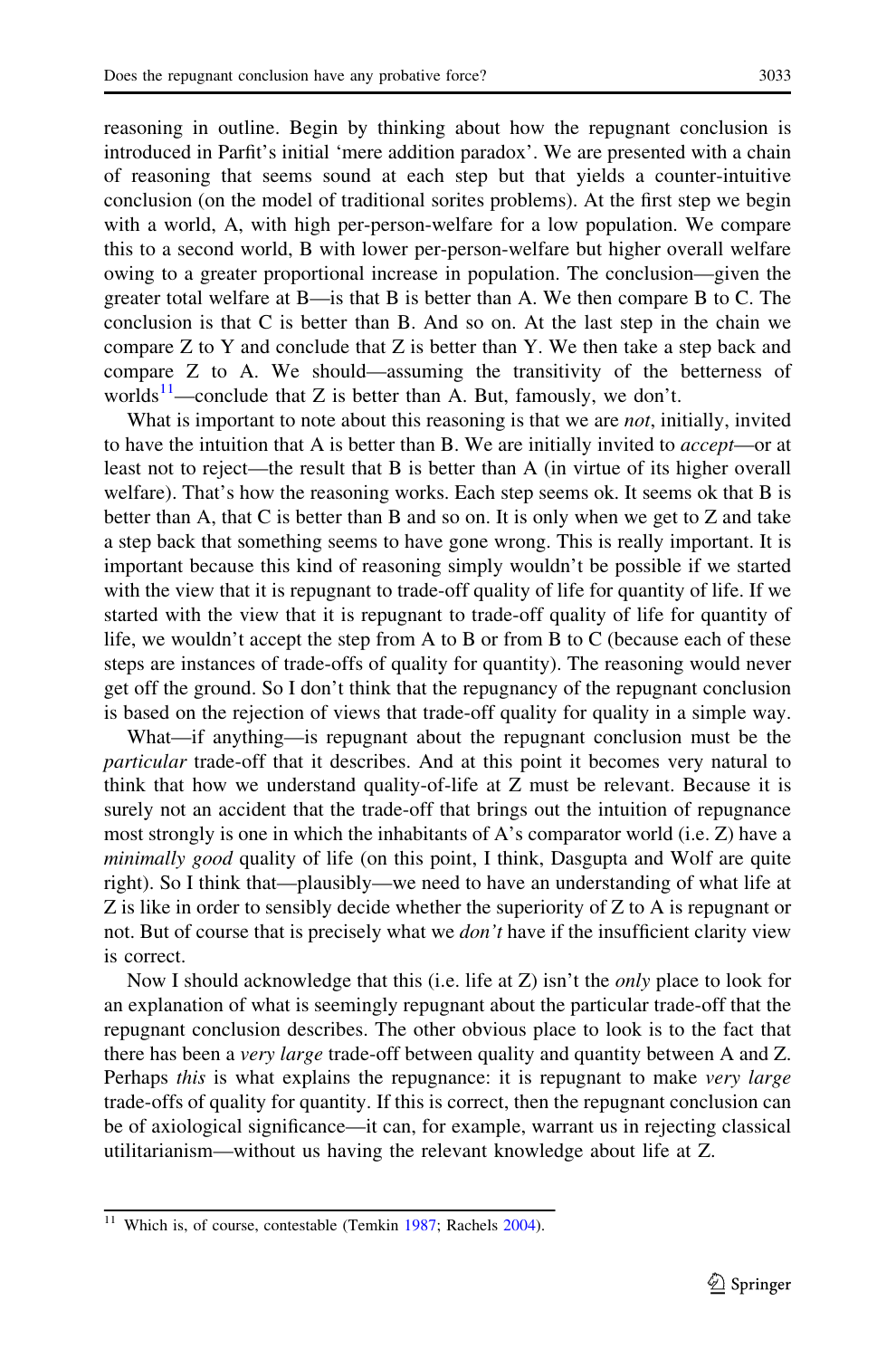<span id="page-14-0"></span>But I'm not sure that this is correct. To see this, let's suppose that A is actually at the lower end of a further hierarchy of worlds: A to  $A_N$ . One place above A in the hierarchy is a world,  $A_1$ .  $A_1$  stands to A as A stands to B. That is to say,  $A_1$  has a lower population than A, but a higher per-person welfare. The hierarchy continues above  $A_1$ – $A_2$ ,  $A_3$  and so on. We can represent it as follows:



Now we can imagine a world,  $A_N$ , which stands to A much as A stands to Z. The idea is that the trade-off between quantity and quantity that we find between A and Z is much the same as the trade-off that we find between  $A_N$  and Z. If you like, A is 'halfway' between  $A_N$  and Z. We can use this to test—and I think to undermine—the thesis that it is just the trade-off between quality and quantity that explains the repugnance of the repugnant conclusion. For if it were just this tradeoff, then we would expect the superiority of A over  $A_N$  to be equally repugnant. But is it? Perhaps this is a point at which intuitions being to diverge. But certainly, the superiority of A to  $A_N$  doesn't seem to me to give rise to worries about 'repugnance' in anything lie the same way that the superiority of Z to A does. This suggests to me that Dasgupta and Wolf (and others) are right to think that judgments about quality of life at Z are playing a major role in shaping intuitions about repugnance: a sufficiently major role to make us question how much the repugnant conclusion can tell us without some kind of judgment about what life at  $Z$  is like. Hence  $(1)$ . I acknowledge though, that this could certainly withstand further defence.

#### 5 Situating the view

In this sub-section I discuss how the view that I have set out differs from, relates to, and builds on, neighbouring views in the literature. I focus on two different comparisons, one concerning how my view relates to other 'debunking' approaches to the repugnant conclusion ([5.1](#page-15-0)), and the other concerning how it relates to John Broome's 'vagueness-based' approach [\(5.2\)](#page-16-0).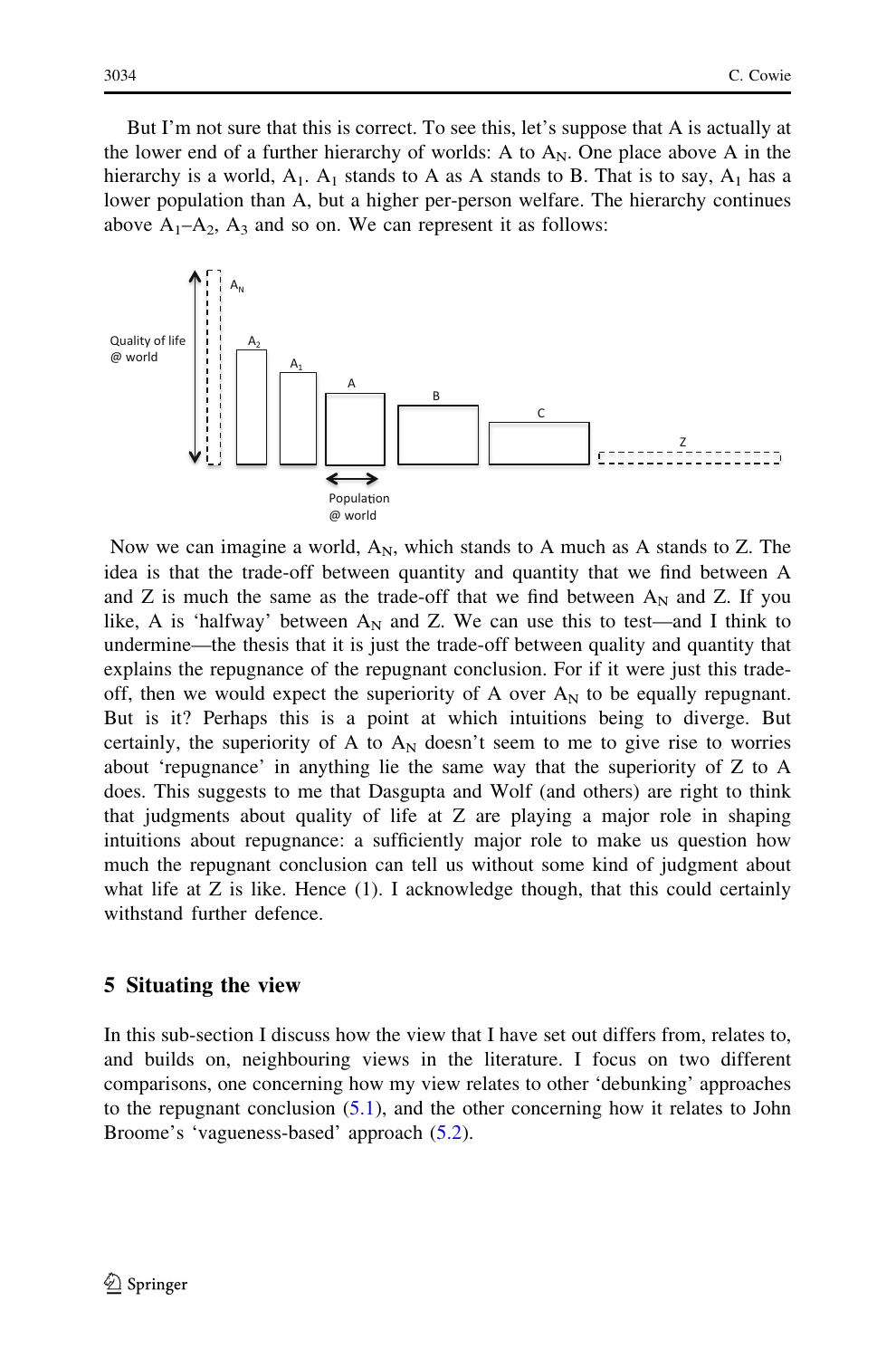#### <span id="page-15-0"></span>5.1 Debunking

As I mentioned in the introduction, we can regard the basic strategy that I have used as an instance of a type of response to the repugnant conclusion that we sometimes see in the literature. The type of response is broadly *debunking* in character: it is based on querying the intuitive judgment that Z is worse than A. I'll now explain briefly how my own argument fits into this camp and how it differs from existing proposals of this kind.

The first point is that my proposal, unlike some instances of the debunking strategy, is based solely on considerations of quality of life at Z. Some existing instances of the debunking strategy appeal to altogether different sources of scepticism about the epistemic basis of the intuitive judgment that Z is worse than A. For example, both John Broome and Mike Huemer have argued that we should be sceptical of intuitions that Z is worse than A because we should be sceptical of intuitions in cases that involve large numbers.<sup>12</sup> This may be correct. But my argument is in any case concerned solely with considering quality of life at Z. It is also worth noting that, unlike both Broome and Huemer, I am not placing my argument within the context of a broader argument for the superiority of Z over A, let alone for classical utilitarianism. As I have made clear, I regard the results of this paper as compatible with either the superiority of Z over A or the superiority of A over Z. To adjudicate, we would also need independent arguments of the kind discussed at length by these authors. I discuss some further arguments from Broome below.

More interesting is the relation between my proposal and that defended by Torbjorn Tannsjo. Tannsjo has argued that we don't have a very good handle on what life at Z would be like, that it might well be rather good by contemporary standards, and so, that we shouldn't take the repugnant conclusion to count significantly against classical utilitarianism (Tannsjo [2015\)](#page-19-0). Citing arguments that are in some respects similar to those that I presented in earlier sections, Tannsjo writes:

Considerations such as these should either make the intuition that the A-world is (clearly) better than the Z world go away or, at least, they should give us pause if we want to use the intuition as evidence against utilitarianism… My claim is only that there is no evidence to be found either way here. ([2015,](#page-19-0) 185. Italics mine.).

This sounds very much like the Weakened QoL Strategy.<sup>13</sup> There are however several differences between my account and Tannsjo's that it is worth noting. The first, most obvious difference is in the detail of how my view is established in comparison to Tannsjo's. I have taken as my departure point 'the creation test' as discussed by Wolf and Dasgupta. Tannsjo, by contrast, has primarily framed his argument—similarly to Ryberg—in terms of something closer to hedonistic

 $12$  Huemer ([2008\)](#page-18-0), Broome [\(2004\)](#page-18-0).

<sup>&</sup>lt;sup>13</sup> I thank an anonymous referee for *Philosophical Studies* for stressing this point.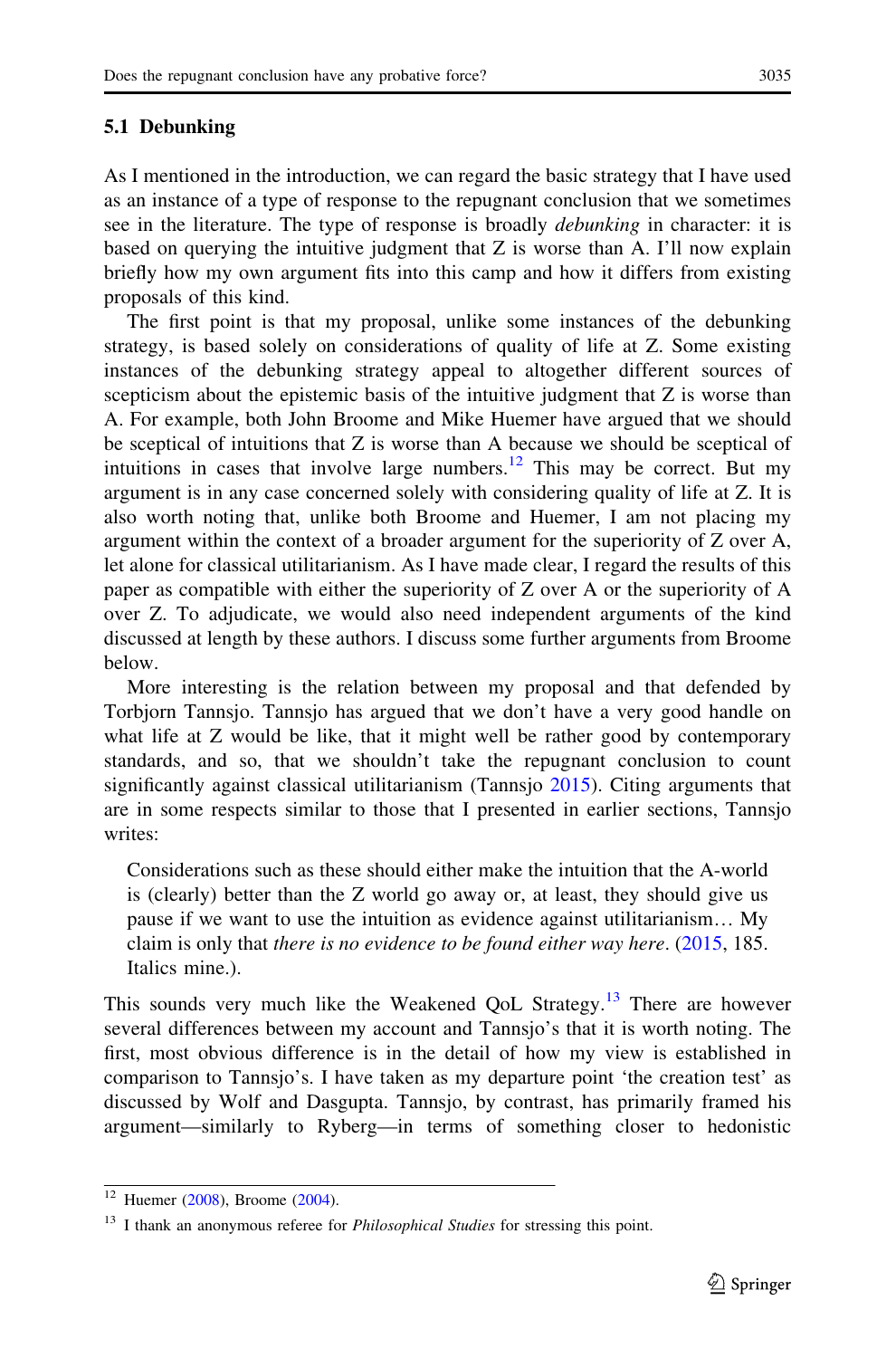<span id="page-16-0"></span>utilitarianism. The second, much more interesting difference lies at the level of either emphasis or methodology. Tannsjo's account is, I think, somewhat ambiguous as regards whether it is an instance of the Weakened QoL Strategy or the QoL Strategy. In some places at least, Tannsjo makes claims that sound rather closer to the QoL Strategy (namely, that life at Z is actually quite good by contemporary standards). For example, he writes:

In many situations we find ourselves momentarily below the line where our lives are worth living. Moreover many people probably live lives that, on the whole, are not worth living. When this is acknowledged, the repugnant conclusion does not seem repugnant any more. ([2004](#page-19-0), 223).

This sounds very much like the claim that the repugnant conclusion fails to undermine classical utilitarianism because life at Z is quite good by contemporary standards. That is to say, it sounds very much like the QoL Strategy (and not the Weakened QoL Strategy). As noted above however, in other places Tannsjo appears to defend a view that is much closer to the Weakened QoL Strategy. The view that I have defended is, I hope, less ambiguous in this regard. One can—as I do—question the probative force of the repugnant conclusion without committing oneself to the view that life at Z is probably quite good by contemporary standards.

It is worth briefly relating this back to the preceding discussion of Wolf, Dasgupta and Ryberg. As I presented it in Sects. [2](#page-5-0) and [3](#page-10-0) these authors made use of the QoL Strategy: certainly, the quotations that I gave seemed to support that. It may be however that this isn't the best way to read them. Perhaps their views are actually best thought of as an instance of the Weakened QoL Strategy. If so, then they are closer to mine than my presentation in Sects. [2](#page-5-0) and [3](#page-10-0) suggested. I don't think that the text allows us to decide on this. My view in any case is not, I hope, ambiguous in this way.

#### 5.2 Broome on the vagueness of the neutral level

In Weighing Lives John Broome developed an important response to the repugnant conclusion. For anyone who is familiar with Broome's work, there will be obvious similarities between it and the view that I have presented above; similarities that make a comparison of the details—and the strengths and weaknesses—useful.

Broome is sensitive to the importance of what life at  $Z$  is like when thinking about the repugnant conclusion.<sup>14</sup> He argues that the neutral level—the level that falls between a life's being good and its being bad—is vague. By this he means that there are many lives for which it is in some sense indeterminate whether these lives are good, bad or neutral. He uses this as part of an argument in defence of classical utilitarianism in light of the repugnant conclusion. The argument is based on the application of a specific theory of vagueness: supervaluationism. According to this view, concepts with vague boundaries admit of 'sharpenings'. Sharpenings are precisifications of the concept that replace the vague boundaries of that concept with

 $14$  See Broome [\(2004](#page-18-0)).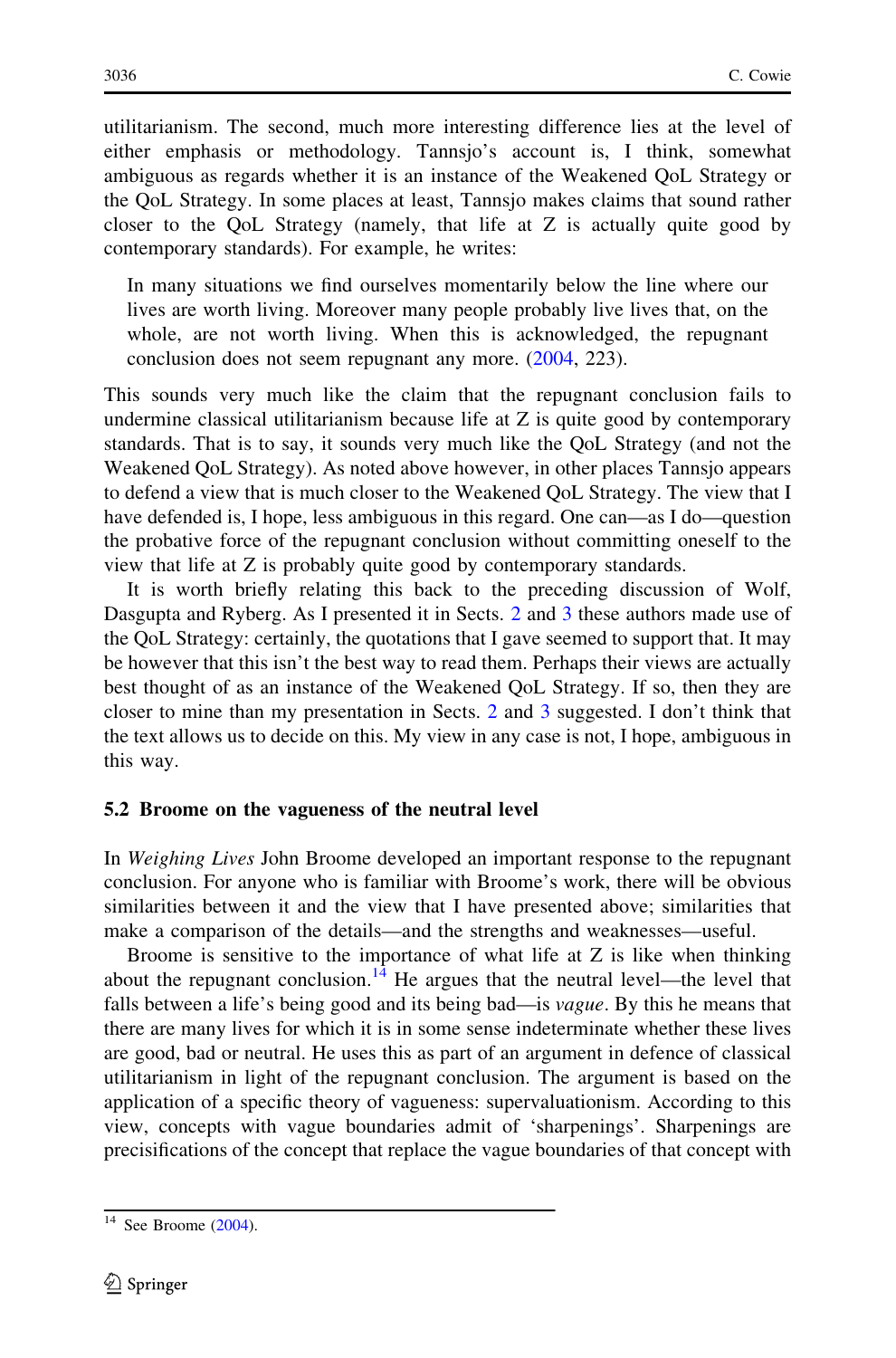a sharp boundary. For any sharpening, it is then a determinate matter whether the application of the concept in a given case is correct or incorrect. Each concept will admit of many different sharpenings. According to the supervaluationist—and this is their key move—one may make an assertion using that concept if and only if that concept applies on all sharpenings. It is a result of this, Broome argues, that we won't be able to assert that a life is better than neutral (i.e. that it is good) unless it is so on all sharpenings. But to be good on all sharpenings sets the bar for being good quite high: there might be some lives that are of quite a high quality but that are not better than neutral on some sharpening. If so, we may not assert that these lives are good. By setting the bar high for a minimally good life in this way, we drive up the value of life at Z. In this way, we avoid the repugnance of the repugnant conclusion.

I hope that it is clear why this view looks similar to the view that I have been defending. The key similarity is the use of a spectrum of different views about what life at Z is like. I claimed that the available tests for life at Z set wide boundaries for what life at Z is like: boundaries wide enough such that at the upper limit the repugnant conclusion isn't really repugnant after all, and at the lower limit it is. Broome claims that there is a similar width of boundary, only he explains this in terms of the vagueness of the relevant concept. One might wonder what the real differences between the views are (and hence, what my view adds to the existing literature). I'll briefly explain.

One obvious difference is in how the views are established. Broome's view that we should think about life at Z in terms of upper and lower boundaries is established by appeal to the vague nature of the relevant concepts. I arrive at the same view by different means. I arrive at it by reflection on the leeway left when we apply the best available tests to work out what a minimally good (or a neutral) life is like. These are very different approaches and they will lead to very different results. Our best tests are likely to leave a lot of leeway for thinking about what life at Z is like because of the vagueness of the relevant concepts (as Broome correctly claims) as well as shortcomings in the tests that we use, our best theory and a lack of empirical knowledge. My view is that all of these factors contribute to our lack of precise knowledge about what life at Z is like, and for all I have said, it could be that the vagueness of the concept contributes only very minimally to what we end up establishing about the relevant upper and lower boundaries from our current epistemic position. Broome would probably not disagree with this. But it is a very different approach nonetheless.

A second much more important difference between the two views is in their consequences. There is a sense in which both Broome and I are agreed: the repugnant conclusion fails to show that classical utilitarianism is false. Perhaps we are also agreed—although I am unsure on exactly whether Broome would consent to this point—that reflection on life at Z fails to show the repugnant conclusion to be either repugnant or not. But in any case there is an important difference in the *modal* status of our conclusions. Broome thinks that the source of the divergence in the upper and lower boundaries of a neutral life is due to the vagueness of the relevant concepts. As a result of this he is seemingly committed to the claim that the repugnant conclusion *couldn't* show classical utilitarianism to be false (unless it were recast using different concepts). I am not committed to this. My view is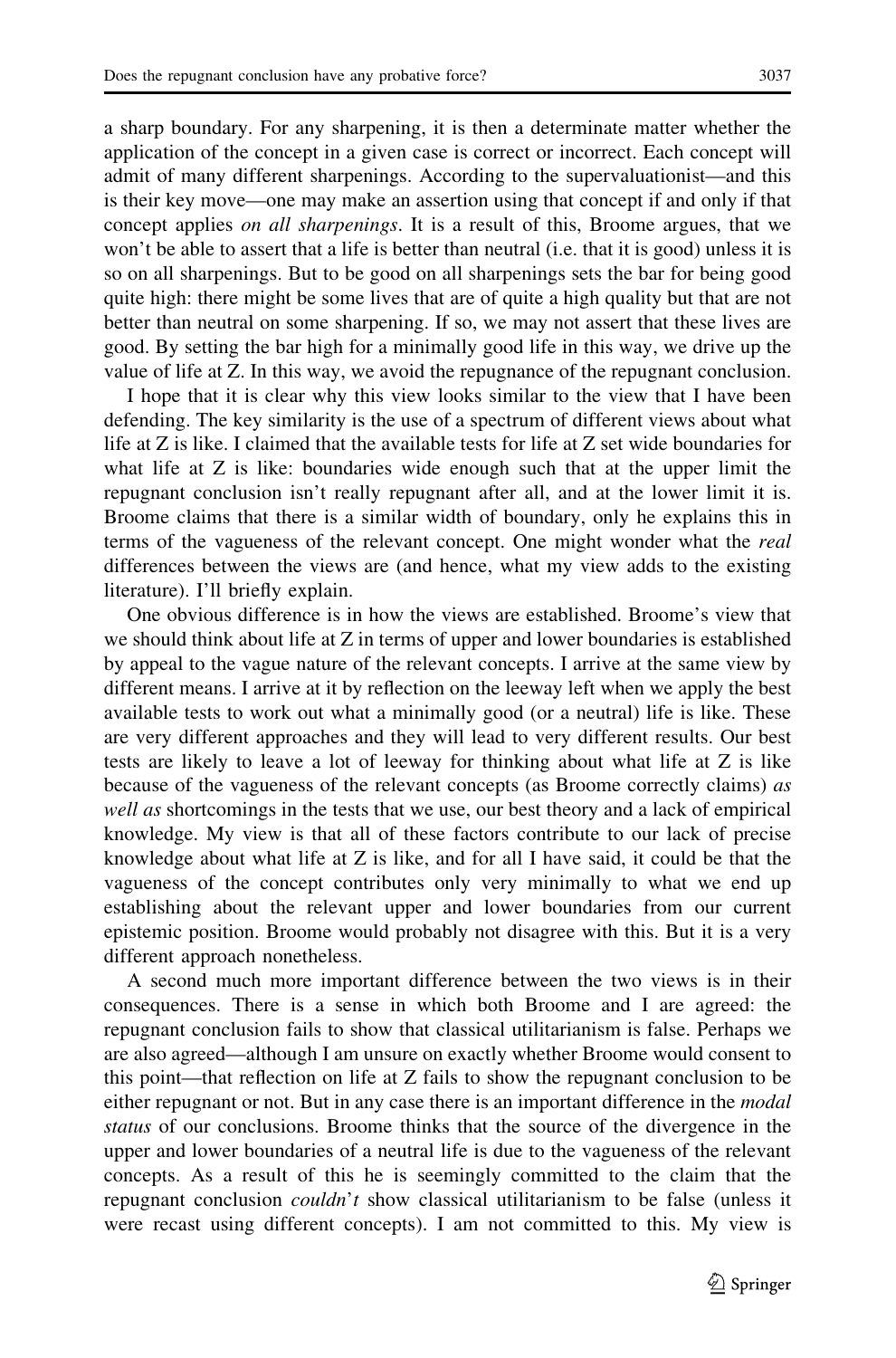<span id="page-18-0"></span>consistent with the claim that the repugnant conclusion could show classical utilitarianism to be false (or at least seriously undermine it). My view is consistent with the claim that if we managed to get sufficient clarity on the relevant tests and theoretical and empirical issues, then we could establish something significant about the value for life at Z; we could potentially establish, for example that the value is high enough that the repugnant conclusion isn't repugnant or low enough that it is. When we put the point in this way, it naturally invites the question as to just why Broome *is* confident that the vagueness of the relevant concepts sets the boundaries for neutrality at the actual levels that he thinks it does.

#### 6 Conclusion

We don't have a very good sense of what life at Z is like. This undermines the probative force of the repugnant conclusion. It follows that we can undermine the probative force of the repugnant conclusion without relying on the very strong—I think, overly strong—claim that life at Z is quite good by contemporary standards. We need only rely on a fairly minimal degree of epistemic humility about assessments of quality of life. This establishes that we don't know whether life at Z is good, bad, or neutral by contemporary standards. And this is sufficient to undermine the probative force of the repugnant conclusion.

Acknowledgements I am extremely grateful to Partha Dasgupta for access to the unpublished material cited below. I have benefited greatly from his generous support at all stages in the research and writing of this paper. I am also grateful to Clark Wolf, an anonymous reviewer for Philosophical Studies, audiences at Cumberland Lodge, The Moral Sciences Club and Professor R Cowie for comments on draft versions.

Open Access This article is distributed under the terms of the Creative Commons Attribution 4.0 International License ([http://creativecommons.org/licenses/by/4.0/\)](http://creativecommons.org/licenses/by/4.0/), which permits unrestricted use, distribution, and reproduction in any medium, provided you give appropriate credit to the original author(s) and the source, provide a link to the Creative Commons license, and indicate if changes were made.

#### **References**

- Arrhenius, G. (2004). The paradox of future generations and normative theory. In T. Tannsjo & J. Ryberg (Eds.), The repugnant conclusion: Essays on population ethics. Dordrecht: Kluwer.
- Benatar, D. (2008). Better never to have been: On the harm of coming into existence. New York: Oxford University Press.
- Blackorby, C., Bossert, W., & Donaldson, D. (1995). Inter-temporal population ethics: Critical-level utilitarian principles. Econometrica, 63, 1303–1320.
- Broome, J. (2004). Weighing lives. Oxford: Oxford University Press.
- Dasgupta, P. (1994). Savings and fertility: Ethical issues. *Philosophy & Public Affairs*, 23(2), 99–127.
- Dasgupta, P. (2005). Regarding optimum population. The Journal of Political Philosophy, 13(4), 414–442.

Dasgupta, P. (ms). Birth and death. Time and the Generations (forthcoming).

- Holtug, N. (2004). Person-affecting moralities. In T. Tannsjo & J. Ryberg (Eds.), The repugnant conclusion: Essays on population ethics. Dordrecht: Kluwer.
- Huemer, M. (2008). In defence of repugnance. Mind, 117(468), 899–933.